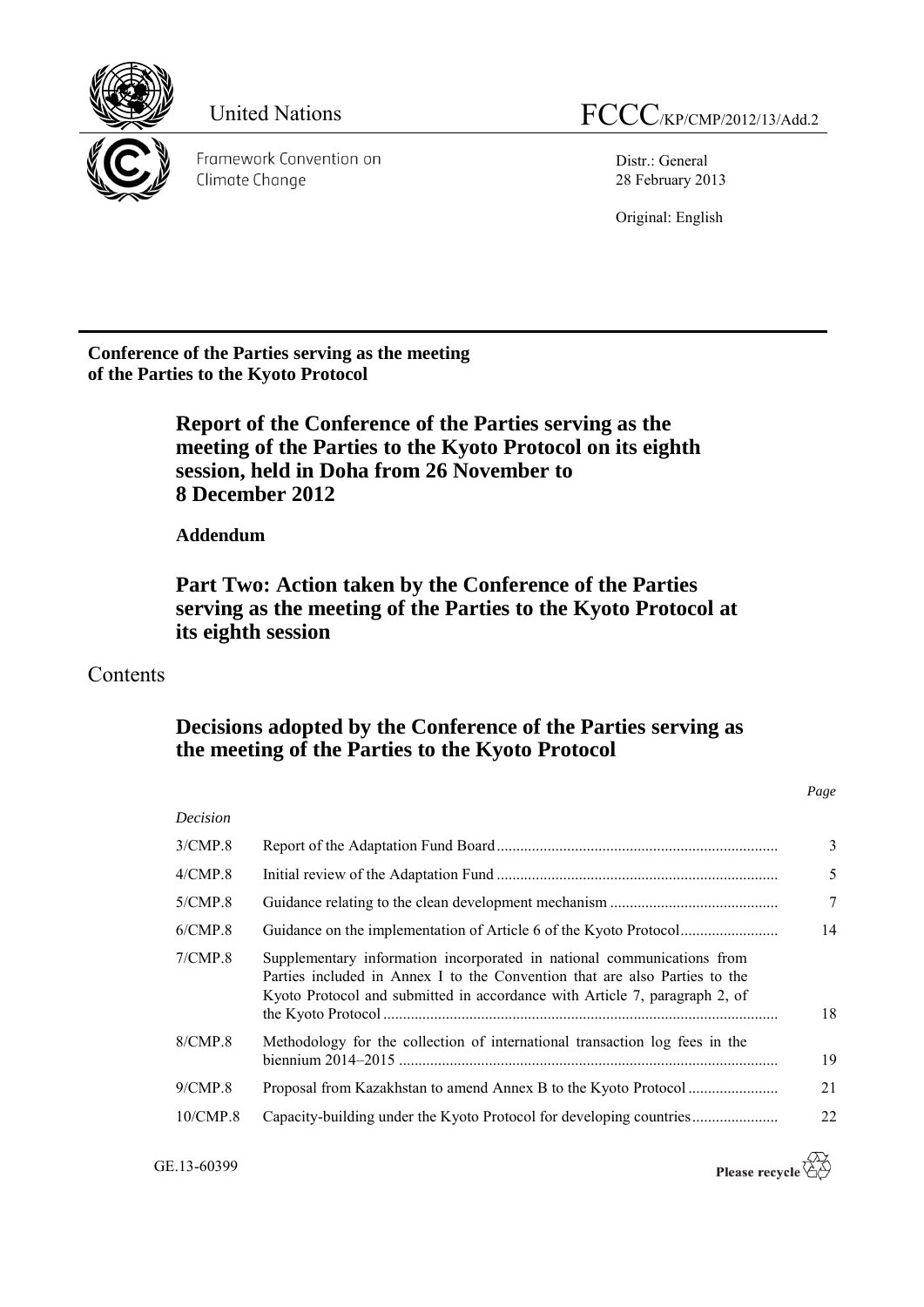| 11/CMP.8   | Capacity-building under the Kyoto Protocol for countries with economies in | 23 |
|------------|----------------------------------------------------------------------------|----|
| 12/CMP.8   |                                                                            | 25 |
| 13/CMP.8   |                                                                            | 27 |
| Resolution |                                                                            |    |
| 1/CMP.8    | Expression of gratitude to the Government of the State of Qatar and the    | 29 |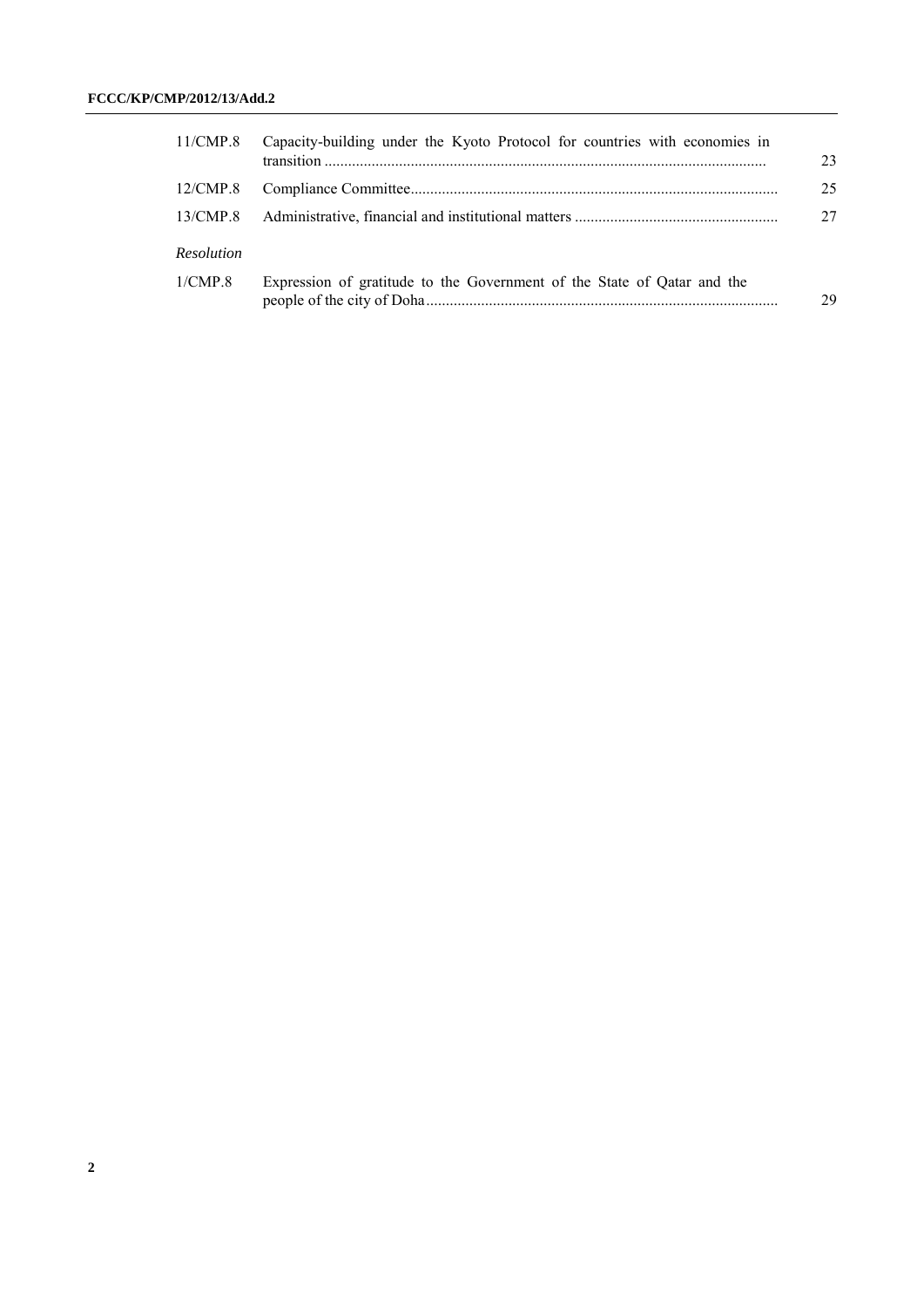## **Decision 3/CMP.8**

### **Report of the Adaptation Fund Board**

*The Conference of the Parties serving as the meeting of the Parties to the Kyoto Protocol*,

*Recalling* Article 12, paragraph 8, of the Kyoto Protocol,

*Also recalling* previous decisions made by the Conference of the Parties serving as the meeting of the Parties to the Kyoto Protocol on reports of the Adaptation Fund Board,

*Taking note* of the report of the Adaptation Fund Board.<sup>1</sup>

*Noting with concern* the decline in market prices of certified emission reductions, and its expected impact on the availability of funding from the Adaptation Fund,

1. *Notes* the following actions and decisions taken by the Adaptation Fund Board in accordance with decision 1/CMP.4, paragraph 10:

(a) Accreditation of 14 national implementing entities, including eight during the reporting period, that can directly access resources from the Adaptation Fund;

(b) Cumulative approval of funding decisions on adaptation projects and programmes amounting to USD 166.5 million;

(c) The Board's decision to offer Fund certified emission reductions for direct purchase by governments;

(d) The Board's fundraising target set at USD 100 million until 2013;

2. *Also notes* that cumulative receipts into the Adaptation Fund Trust Fund have reached USD 301.1 million;

3. *Further notes* that funds available for new funding approvals amounted to USD 112.8 million by 30 June 2012 and that potential additional resources from the monetization of certified emission reductions up to the end of 2012 are estimated at USD 31.4 million, for total potential additional resources of USD 144.2 million for new project and programme approvals; 2

4. *Notes with concern* issues related to the sustainability, adequacy and predictability of funding from the Adaptation Fund based on the current uncertainty on the prices of certified emission reductions and the continuation of the Adaptation Fund during and beyond the second commitment period of the Kyoto Protocol;

5. *Requests* the Adaptation Fund Board to report to the Subsidiary Body for Implementation at its thirty-eighth session on the status of resources of the Fund, trends in the flow of resources and any identifiable causes of these trends;

6. *Decides* to consider, at its ninth session, means to enhance the sustainability, adequacy and predictability of these resources, including the potential to diversify revenue

<sup>1</sup> FCCC/KP/CMP/2012/7.

<sup>2</sup> The estimates provided are based on publicly available information and do not in any way constitute Trustee predictions with respect to future certified emission reduction prices, exchange rates, certified emission reduction issuance or other variables. Based on spot prices for certified emission reductions and the exchange rate between the United States dollar and the euro observed during July 2012, and estimated certified emission reduction issuance from the United Nations Environment Programme Risoe Centre (FCCC/KP/CMP/2012/7, para. 37, footnote 9).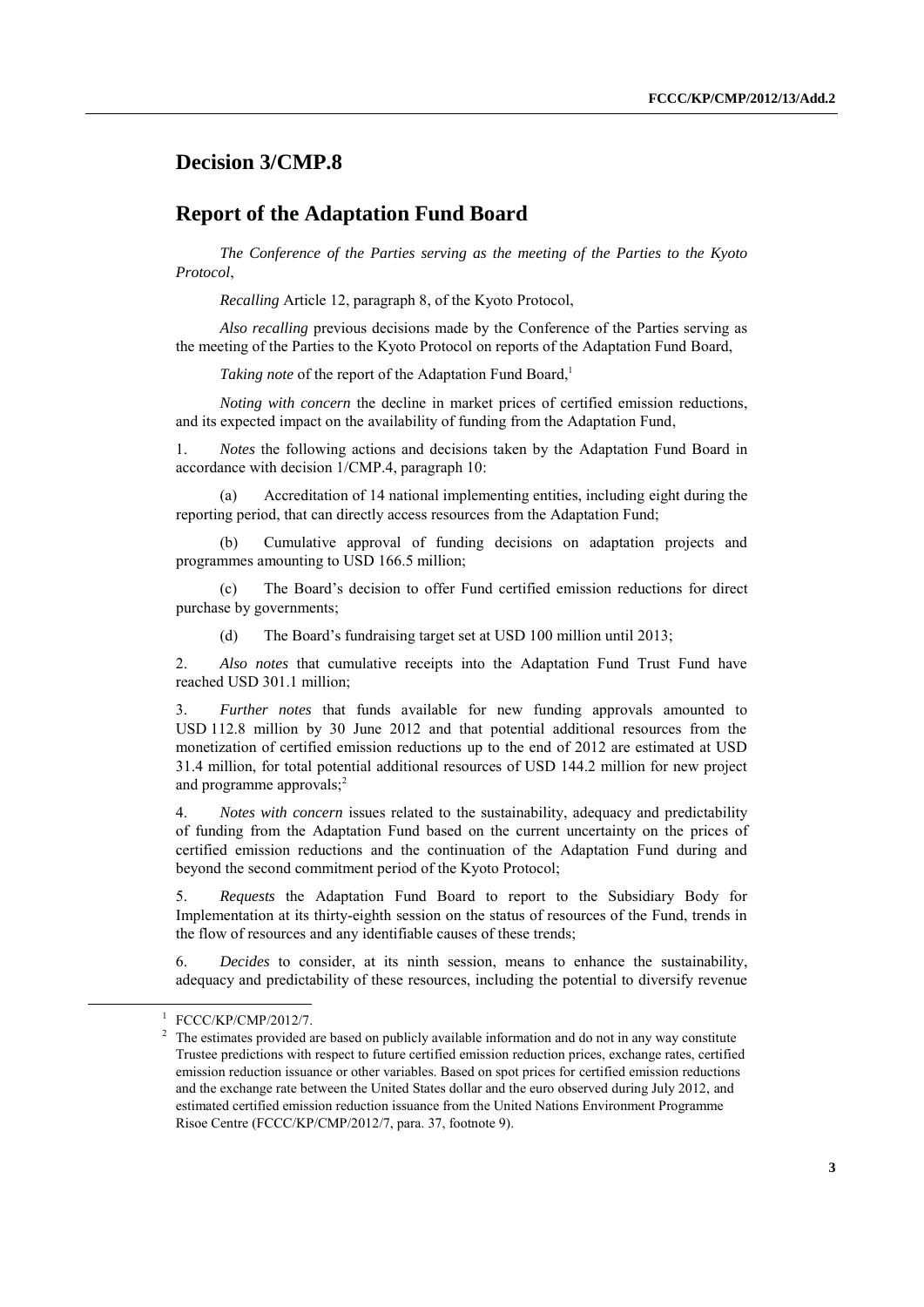streams of the Adaptation Fund, taking into consideration the report of the Adaptation Fund Board as requested in paragraph 5 above;

7. *Takes note with appreciation* of the continued efforts of the Adaptation Fund Board to promote the accreditation of national implementing entities and direct access to Adaptation Fund resources;

8. *Also notes* the successful completion, in accordance with decision 5/CMP.6, paragraph 8, of a series of workshops on the accreditation of national implementing entities, which was concluded in 2012 with two workshops organized by the UNFCCC secretariat in collaboration with the Governments of the Philippines and Samoa, in Manila, the Philippines, from 19 to 21 March 2012 for the Asian and Eastern European regions, and in Apia, Samoa, from 23 to 25 April 2012 for the Pacific subregion;

9. *Welcomes* the financial contributions to the Adaptation Fund made by the Governments of Sweden, Switzerland and the United Kingdom of Great Britain and Northern Ireland, and the pledges of contributions to the Fund made by Australia and the Brussels-Capital Region of Belgium in accordance with decision 4/CMP.5, paragraph 9;

10. *Also welcomes* the financial contributions provided by the Governments of Australia, Japan, Norway, Spain, Sweden, Switzerland and the United Kingdom of Great Britain and Northern Ireland, and the support provided by the Governments of the Philippines and Samoa, the United Nations Development Programme and the United Nations Environment Programme, for the organization of the regional and subregional workshops on the accreditation of national implementing entities;

11. *Continues to encourage* Parties included in Annex I to the Convention and international organizations to provide funding to the Adaptation Fund, which will be additional to the share of proceeds from clean development mechanism project activities;

12. *Requests* the secretariat to prepare a technical paper, based on the experiences of bodies under the Convention and the wider United Nations system, on the process of selecting host institutions for entities under the Convention and the wider United Nations system, including the steps and time frames required to conduct open and competitive bidding processes, for consideration by the Subsidiary Body for Implementation at its thirty-eighth session.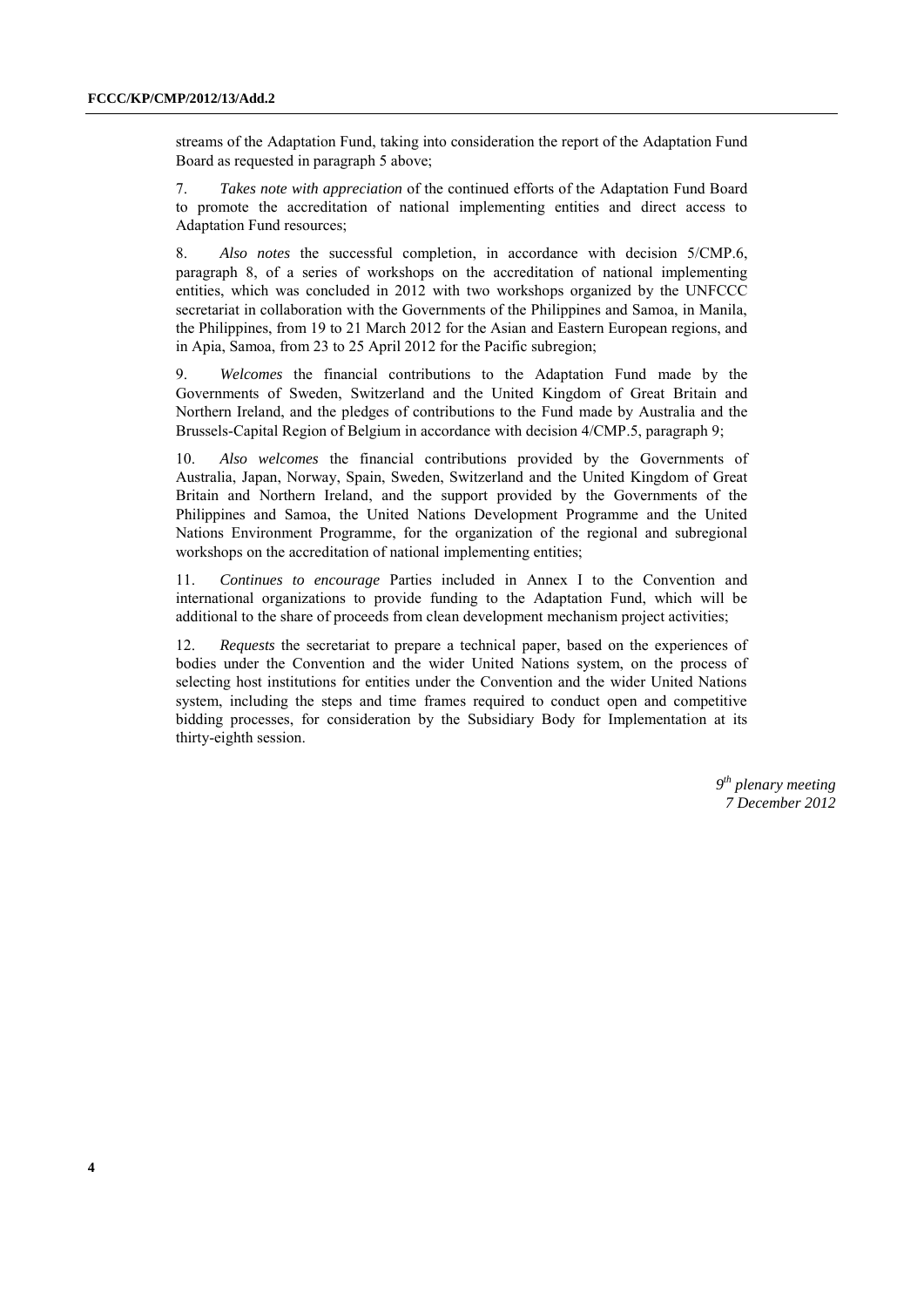### **Decision 4/CMP.8**

#### **Initial review of the Adaptation Fund**

*The Conference of the Parties serving as the meeting of the Parties to the Kyoto Protocol*,

*Recalling decisions* 1/CMP.3, 5/CMP.5, 5/CMP.6, 6/CMP.6 and 7/CMP.7,

*Noting* the views of Parties and interested international organizations and stakeholders on the review of the Adaptation Fund in accordance with the annex to decision  $6/CMP.6$  and decision 1/CMP.3, paragraph 33,<sup>1</sup>

*Also noting* the compilation and synthesis of additional, disaggregated information on the administrative costs of the Adaptation Fund Board prepared by the secretariat,<sup>2</sup> as well as the clarifications and additional information provided by the Chair of the Adaptation Fund Board and the Adaptation Fund Board secretariat, regarding the difficulties in comparing the administrative costs of the secretariats of different funds, during the thirty-seventh session of the Subsidiary Body for Implementation,

*Taking note* of the report on the review of the interim arrangements of the Adaptation Fund,<sup>3</sup>

1. *Recognizes* the effectiveness and efficiency of the interim secretariat of the Adaptation Fund Board and the International Bank for Reconstruction and Development (the World Bank), as interim trustee for the Adaptation Fund, in the delivery of their services to the Board, as well as the operational improvements identified in the report on the review of the interim arrangements of the Adaptation Fund;

2. *Notes with appreciation* recommendations made by the Adaptation Fund Board with respect to the interim institutional arrangements of the Adaptation Fund, as well as decisions taken with respect to operational issues involving the Board's interim secretariat and the interim trustee for the Fund, in response to the recommendations arising from the performance review of the interim arrangements of the Adaptation Fund;<sup>4</sup>

3. *Decides* that the interim institutional arrangements of the trustee of the Adaptation Fund, as provided by decision 1/CMP.3 and contained in the terms and conditions of services to be provided by the International Bank for Reconstruction and Development (the World Bank) as trustee of the Adaptation Fund, adopted by decision 1/CMP.4 and amended by decision 5/CMP.6, will be extended until June 2015;

4. *Requests* the Chair of the Adaptation Fund Board to discuss with the World Bank the extension of the terms and conditions of services to be provided by the International Bank for Reconstruction and Development (the World Bank) as trustee for the Adaptation Fund, in accordance with paragraph 3 above, and to submit a recommendation for consideration by the Conference of the Parties serving as the meeting of the Parties to the Kyoto Protocol at its ninth session;

5. *Decides* to extend the interim institutional arrangements of the secretariat of the Adaptation Fund Board, as provided by decision 1/CMP.3, until the completion of the second review of the Adaptation Fund in 2014;

<sup>&</sup>lt;sup>1</sup> FCCC/KP/CMP/2011/MISC.1 and FCCC/SBI/2012/MISC.11 and Add.1.

<sup>2</sup> FCCC/SBI/2012/INF.8/Rev.1.

<sup>3</sup> FCCC/KP/CMP/2011/6/Add.1, annex.

<sup>&</sup>lt;sup>4</sup> As footnote 3 above.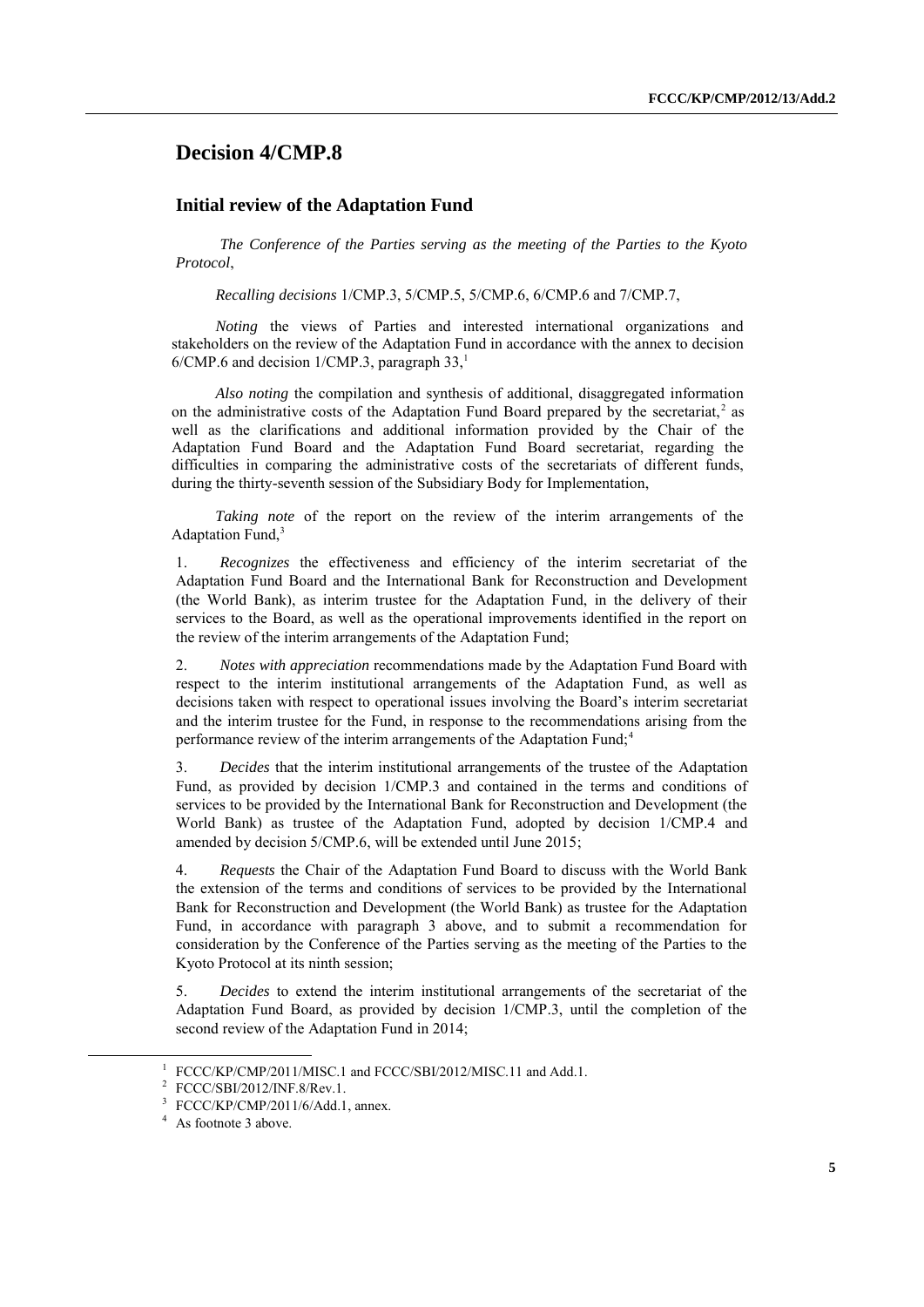6. *Encourages* the Adaptation Fund Board to continue working with the interim trustee for the Adaptation Fund on further enhancing the process of monetization of certified emission reductions;

7. *Also encourages* the Adaptation Fund Board to continue enhancing access to funding from the Adaptation Fund, especially through its direct access modality;

8. *Requests* the Adaptation Fund Board to consider how to further improve accessibility to funding from the Adaptation Fund, especially through its direct access modality, and to report on its conclusions to the Conference of the Parties serving as the meeting of the Parties to the Kyoto Protocol at its ninth session;

9. *Notes with concern* issues related to the sustainability, adequacy and predictability of funding from the Adaptation Fund based on the current uncertainty regarding the prices of certified emission reductions and the continuation of the Adaptation Fund during and beyond the second commitment period of the Kyoto Protocol;

10. *Requests* the Subsidiary Body for Implementation, at its thirty-eighth session, to initiate the second review of the Adaptation Fund in accordance with the terms of reference contained in the annex to decision 6/CMP.6, or as these guidelines may be subsequently amended, and to report back to the Conference of the Parties serving as the meeting of the Parties to the Kyoto Protocol at its ninth session, with a view to the review being undertaken by the Conference of the Parties serving as the meeting of the Parties to the Kyoto Protocol at its tenth session.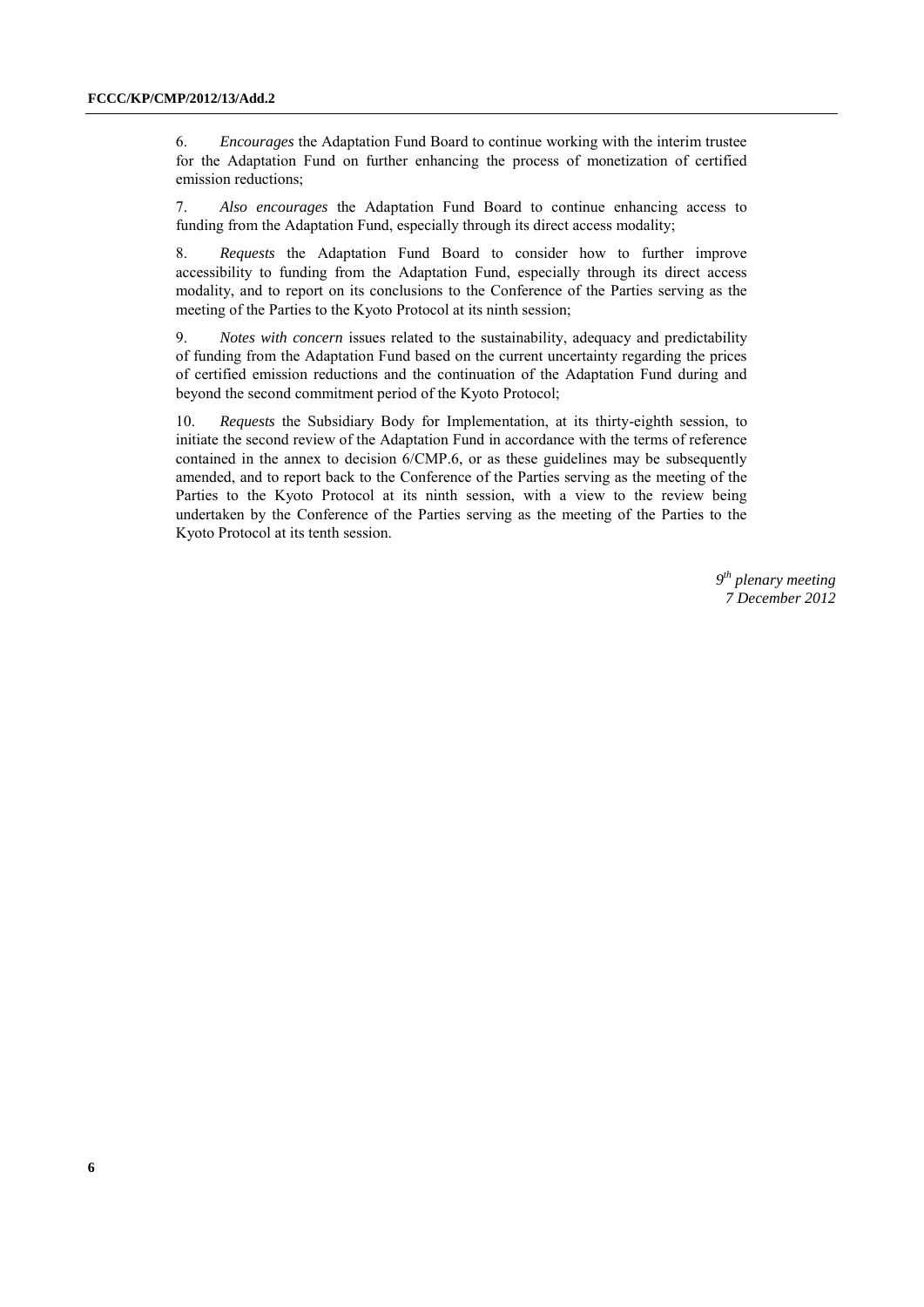## **Decision 5/CMP.8**

### **Guidance relating to the clean development mechanism**

*The Conference of the Parties serving as the meeting of the Parties to the Kyoto Protocol*,

*Recalling* the provisions of Articles 3 and 12 of the Kyoto Protocol and decision 1/CMP 6

*Cognizant* of decisions 3/CMP.1, 7/CMP.1, 1/CMP.2, 2/CMP.3, 2/CMP.4, 2/CMP.5, 3/CMP.6, 8/CMP.7, 9/CMP.7 and 10/CMP.7,

### **I. General**

-

1. *Takes note* of the annual report for 2011–2012 of the Executive Board of the clean development mechanism: $<sup>1</sup>$ </sup>

2. *Commends* the Executive Board for the substantial work undertaken over the past year;

3. *Welcomes* the success of the clean development mechanism during the first commitment period of the Kyoto Protocol, which to date has been responsible for over 5,200 clean development mechanism project activities being registered in over 80 countries, over 50 programmes of activities being registered in 27 countries, over one billion certified emission reductions being issued and in excess of USD 215 billion being invested;

4. *Stresses* the need to ensure the continued success of the clean development mechanism after the first commitment period of the Kyoto Protocol with regard to its contribution to the achievement of the objective of the Convention;

5. *Requests* the Executive Board to further improve the consistency, efficiency and transparency of its decision-making;

6. *Encourages* Parties to take into account the expected time commitments of members and alternate members, as specified in annex I to decision 3/CMP.6, when making nominations to the Executive Board;

7. *Takes note* of the work and recommendations of the policy dialogue on the clean development mechanism;

8. *Requests* the Executive Board to consider the recommendations arising from the policy dialogue on the clean development mechanism that fall within the scope of work of the Executive Board and the Marrakesh Accords;

### **II. Review of the modalities and procedures for the clean development mechanism**

9. *Reiterates* that, pursuant to decision 3/CMP.1, the first review of the modalities and procedures for the clean development mechanism, as contained in the annex to decision 3/CMP.1, shall be carried out by the Conference of the Parties serving as the meeting of the Parties to the Kyoto Protocol at its ninth session;

<sup>&</sup>lt;sup>1</sup> FCCC/KP/CMP/2012/3 (Parts I and II) and FCCC/KP/CMP/2012/11.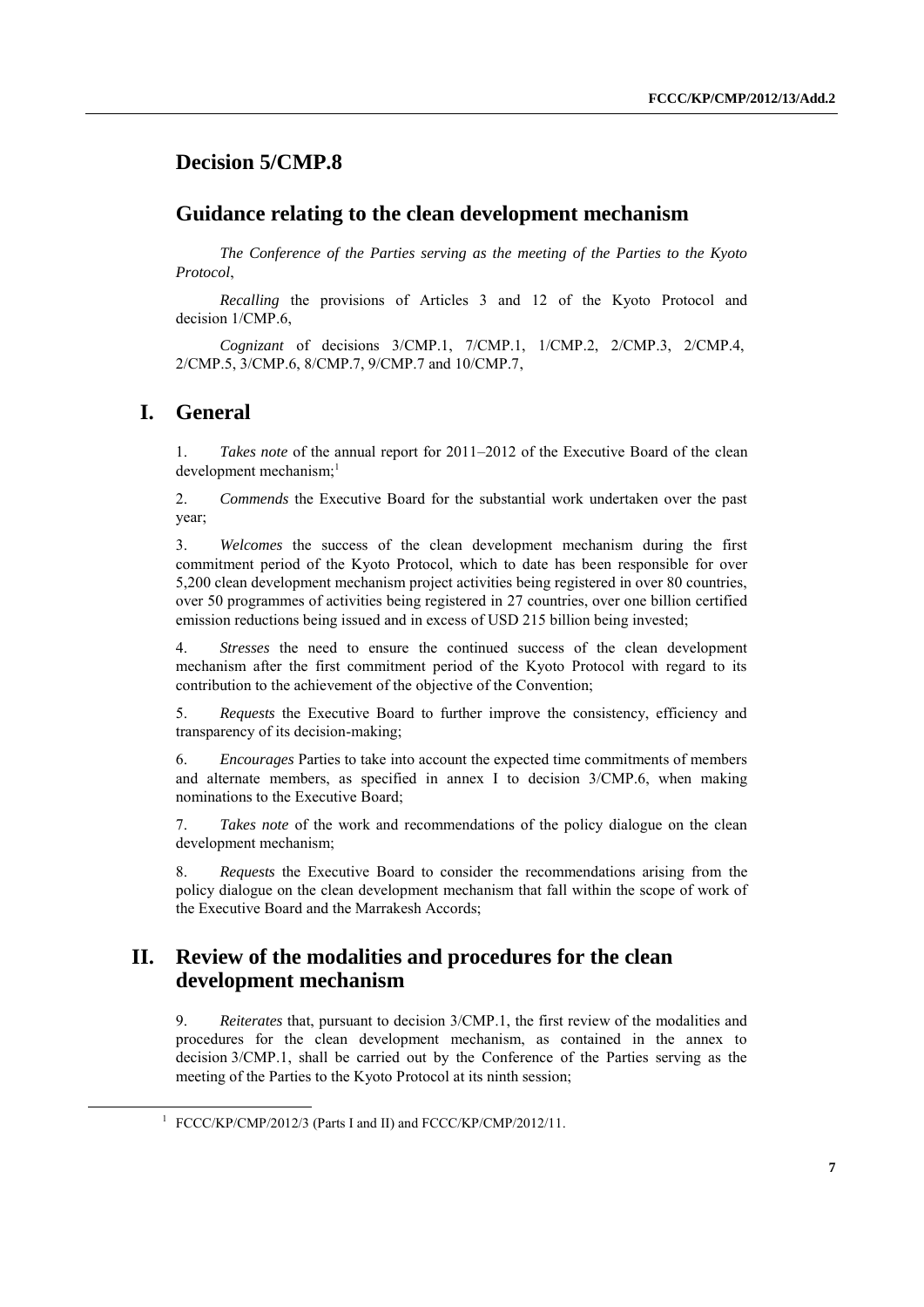10. *Invites* Parties and admitted observer organizations to submit to the secretariat, by 25 March 2013, their views on possible changes to the modalities and procedures for the clean development mechanism;

11. *Requests* the secretariat to compile the submissions referred to in paragraph 10 above into a miscellaneous document, for consideration by the Subsidiary Body for Implementation at its thirty-eighth session;

12. *Also requests* the Executive Board to submit recommendations on possible changes to the modalities and procedures for the clean development mechanism, drawing upon the experience gained by the Executive Board, the secretariat and stakeholders in the implementation of the clean development mechanism, for consideration by the Subsidiary Body for Implementation at its thirty-eighth session;

13. *Further requests* the secretariat to organize, prior to the thirty-eighth session of the Subsidiary Body for Implementation, a workshop with the aim of facilitating the progress of the review of the modalities and procedures for the clean development mechanism, while ensuring broad participation of developing country Parties, subject to availability of resources;

14. *Requests* the Subsidiary Body for Implementation, at its thirty-ninth session, taking into account the work referred to in paragraphs 10–13 above, to prepare recommendations on possible changes to the modalities and procedures for the clean development mechanism, for consideration by the Conference of the Parties serving as the meeting of the Parties to the Kyoto Protocol at its ninth session, with a view to adopting a decision on this matter at that session;

15. *Takes note* of the estimated budgetary implications of the workshop referred to in paragraph 13 above;

16. *Invites* Parties to make voluntary contributions to the Trust Fund for Supplementary Activities for the organization of the workshop referred to in paragraph 13 above;

17. *Requests* that the actions of the secretariat called for in paragraph 13 above be undertaken subject to the availability of financial resources;

## **III. Governance**

18. *Welcomes* the work undertaken by the Executive Board to consolidate and clarify its regulatory documents;

19. *Designates* as operational entities those entities that have been accredited, and provisionally designated, as operational entities by the Executive Board to carry out the sector-specific validation functions and/or sector-specific verification functions described in the annex to this decision;

20. *Decides* that the Executive Board may extend from three to five years the frequency of reaccrediting operational entities;

21. *Welcomes* the work undertaken by the Executive Board to develop voluntary measures to highlight the sustainable development co-benefits brought about by clean development mechanism project activities and programmes of activities;

22. *Requests* the Executive Board to evaluate the use of the voluntary sustainable development tool during 2013 and to report on its findings to the Conference of the Parties serving as the meeting of the Parties to the Kyoto Protocol at its ninth session;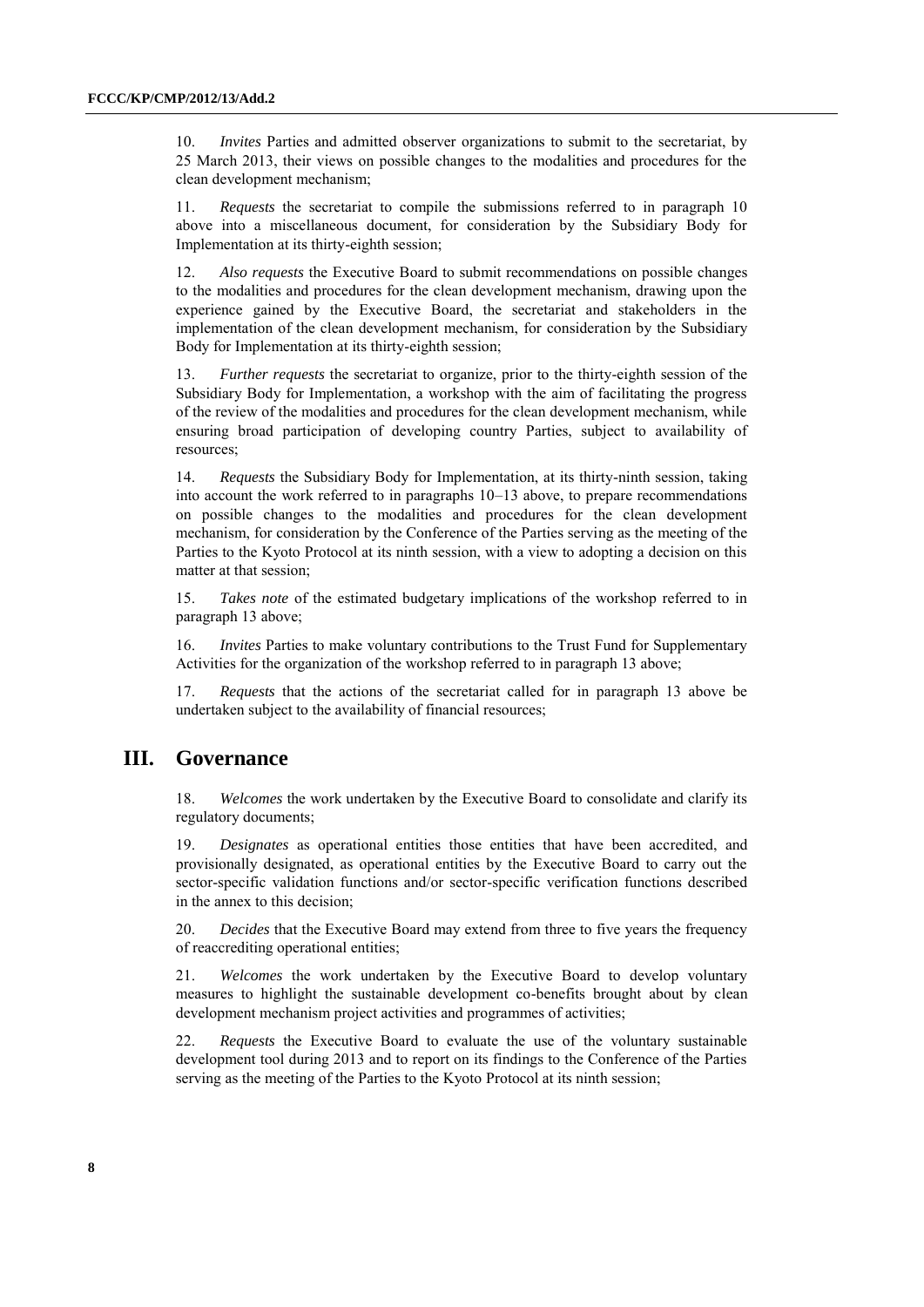23. *Welcomes* the work undertaken by the Executive Board to develop a procedure for addressing significant deficiencies in validation, verification and certification reports;

24. *Notes* that Parties may wish to address the issue of significant deficiencies in validation, verification and certification reports as part of the review of the modalities and procedures referred to in paragraph 9 above;

25. *Also notes* that Parties may wish to address the issue of a Party withdrawing or suspending a letter of approval for a project activity or programme of activities as part of the review of the modalities and procedures referred to in paragraph 9 above;

26. *Welcomes* the implementation by the Executive Board and the secretariat, following the request contained in decision 8/CMP.7, of procedures for the voluntary cancellation of certified emission reductions in the clean development mechanism registry;

27. *Commends* the Executive Board and the secretariat for their work on transparent and direct communication with stakeholders:

28. *Requests* the Executive Board to include information on the use of the modalities and procedures for direct communication with stakeholders in its annual report to the Conference of the Parties serving as the meeting of the Parties to the Kyoto Protocol;

29. *Encourages* Parties to share their experiences in relation to local stakeholder consultation processes;

### **IV. Baseline and monitoring methodologies and additionality**

30. *Welcomes* the adoption by the Executive Board of improved standards for the demonstration of additionality, in particular with regard to "first-of-its-kind" and common practice;

31. *Encourages* the Executive Board to further extend the simplified modalities for the demonstration of additionality, including positive lists, to a wider scope of small-scale project activities, while ensuring environmental integrity;

32. *Welcomes* the work undertaken by the Executive Board in further developing and implementing the regulatory framework relating to standardized baselines;

33. *Also welcomes* the work undertaken by the Executive Board to streamline the regulatory framework in relation to programmes of activities;

34. *Requests* the Executive Board to continue its work on programmes of activities, inter alia:

(a) To ensure that the eligibility criteria for the inclusion of component project activities in programmes of activities adequately reflect differences in technology types in order to make programmes of activities homogeneous and to prevent debundling;

To allow for practical approaches to addressing situations of missing data in relation to monitoring and verification of programmes of activities at the micro-scale level;

(c) To ensure that verification and validation are performed by the same designated operational entity only in cases of limited access to designated operational entities or significantly higher transaction costs and if the designated operational entity can ensure the implementation of processes to safeguard the impartiality and integrity of the designated operational entity in undertaking such activity;

35. *Encourages* the Executive Board to continue its work on the simplification and streamlining of methodologies, with the aim of reducing transaction costs for all project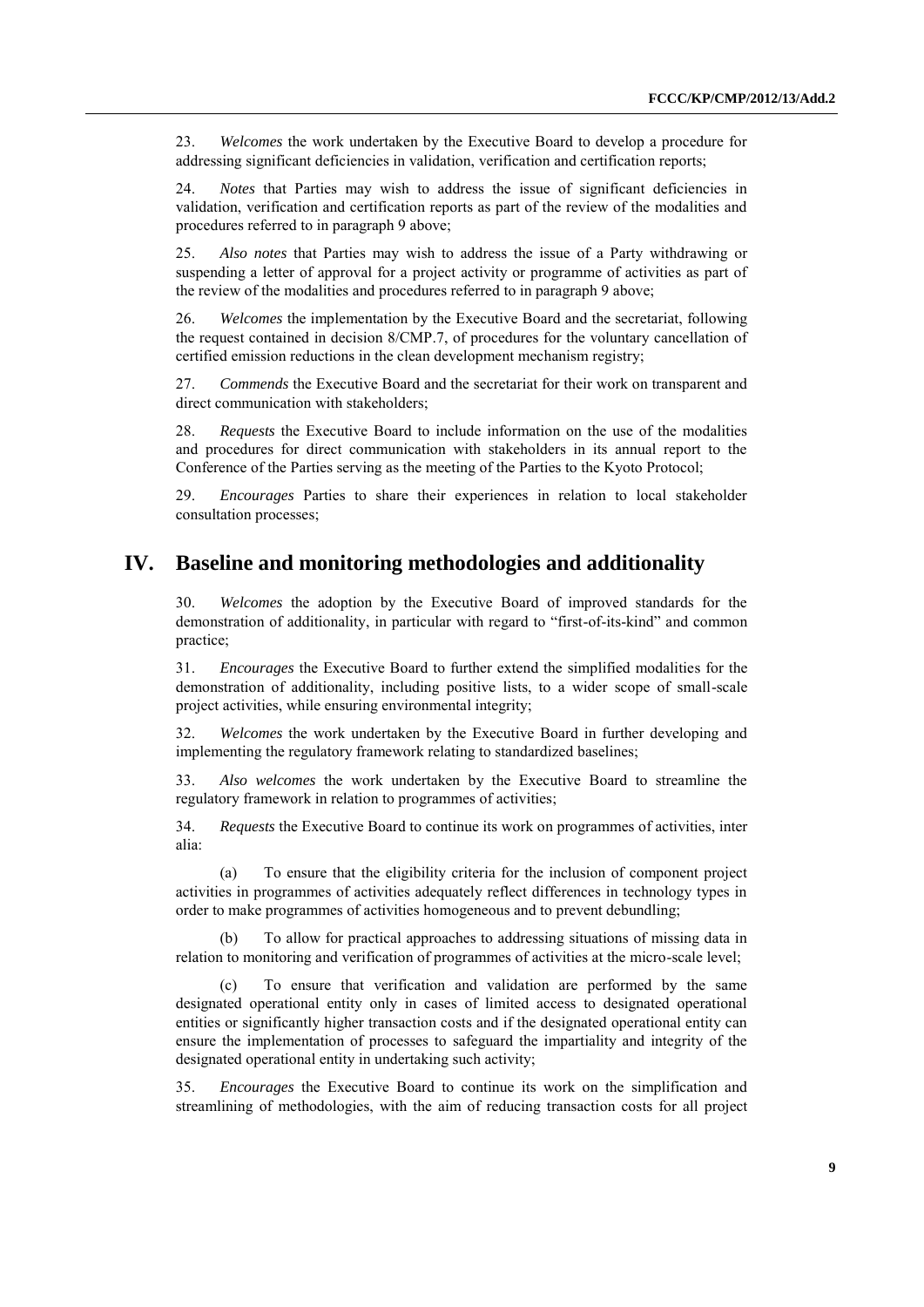activities and programmes of activities, especially those in regions underrepresented in the clean development mechanism;

36. *Requests* the Executive Board to consider the use of more cost-effective approaches in afforestation/reforestation methodologies for the estimation of baseline stocks and removals, including the use of remote sensing for monitoring, as long as conservative estimates are used to guarantee the environmental integrity of afforestation/reforestation projects;

37. *Also requests* the Executive Board to consider possible flexibility in the timing of the verification of afforestation and reforestation projects during a crediting period, while ensuring consistency with the principles of temporary certified emission reductions, and to report back on this matter to the Conference of the Parties serving as the meeting of the Parties to the Kyoto Protocol at its ninth session;

38. *Notes* that Parties may wish to address the length of crediting periods as part of the review of the modalities and procedures referred to in paragraph 9 above;

39. *Welcomes* the work undertaken by the Executive Board to adopt relevant documents regarding carbon dioxide capture and storage in geological formations as clean development mechanism project activities;

40. *Decides* that the eligibility under the clean development mechanism of carbon dioxide capture and storage in geological formations project activities which involve the transport of carbon dioxide from one country to another or which involve geological storage sites that are in more than one country and the establishment of a global reserve of certified emission reduction units for carbon dioxide capture and storage in geological formations project activities shall be considered by Subsidiary Body for Scientific and Technological Advice at its forty-fifth session;

41. *Also decides* that while carbon dioxide capture and storage in geological formations project activities which involve the transport of carbon dioxide from one country to another or which involve geological storage sites that are in more than one country would merit inclusion under the clean development mechanism, more practical experience of carbon dioxide capture and storage project activities in geological formations under the clean development mechanism would be beneficial;

## **V. Registration of clean development mechanism project activities and issuance of certified emission reductions**

42. *Takes note* of the significant increase in the rates of submission of requests for registration and issuance, including the substantial increase in the number of requests for registration of programmes of activities under the clean development mechanism;

43. *Welcomes* the work being undertaken by the Executive Board and the secretariat to ensure the efficient processing of requests for registration and issuance during a period of significantly increased submissions;

44. *Requests* the Executive Board and the secretariat to continue seeking ways to streamline the processes for the registration of clean development mechanism project activities and programmes of activities, and the issuance of certified emission reductions, to ensure that the average time between the receipt of a submission and the commencement of the completeness check is fewer than 15 calendar days;

45. *Requests* the Executive Board to explore the possibility of reviewing the validation process of clean development mechanism project activities that are deemed to be automatically additional;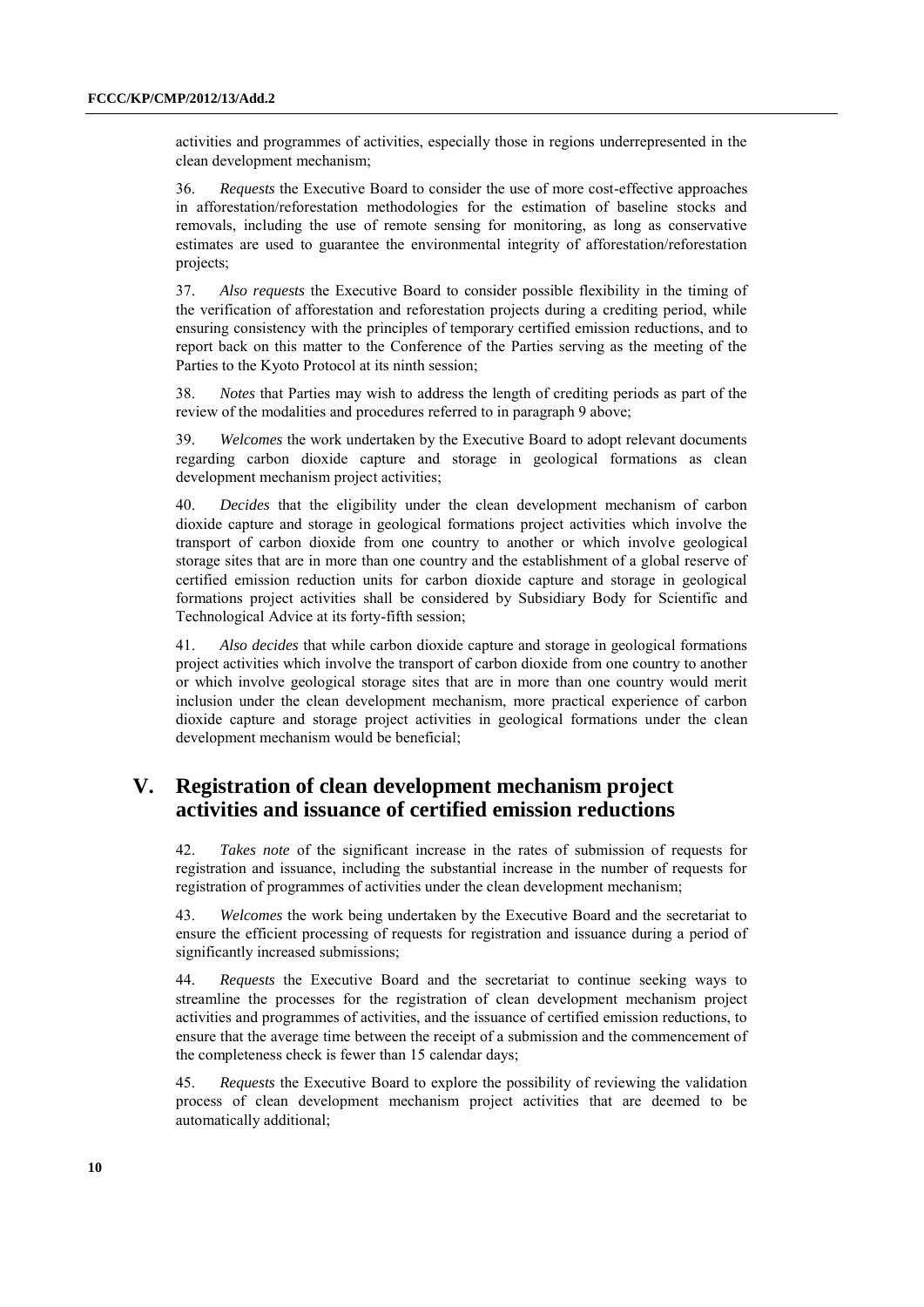46. *Encourages* the Executive Board to improve the guideline on the application of materiality in verifications, based on experience gained through the implementation of the guideline;

### **VI. Regional and subregional distribution**

47. *Welcomes* the launch and operationalization of the clean development mechanism loan scheme;

48. *Invites* Parties and institutions wishing to do so to make voluntary contributions to the clean development mechanism loan scheme, as described in decision 3/CMP.6, in order to expand the capacity of the scheme to provide loans to support eligible project activities;

49. *Welcomes* the establishment by the secretariat of regional collaboration centres to promote the clean development mechanism in regions underrepresented in the clean development mechanism and to support stakeholders at the regional and national levels;

50. *Notes* with appreciation the further activities undertaken by the Executive Board and the secretariat to promote the equitable distribution of project activities and programmes of activities, including the help desk and training for the designated national authorities of Parties underrepresented in the clean development mechanism;

51. *Reiterates* its request to the secretariat, as contained in decision 8/CMP.7, to continue enhancing its support for Parties underrepresented in the clean development mechanism;

52. *Also reiterates* its encouragement to designated operational entities, as contained in decision 2/CMP.5, to establish offices in developing countries, in line with the provisions of the clean development mechanism accreditation standard, in order to reduce the transaction costs for those countries and to contribute to achieving a more equitable distribution of clean development mechanism project activities and programmes of activities.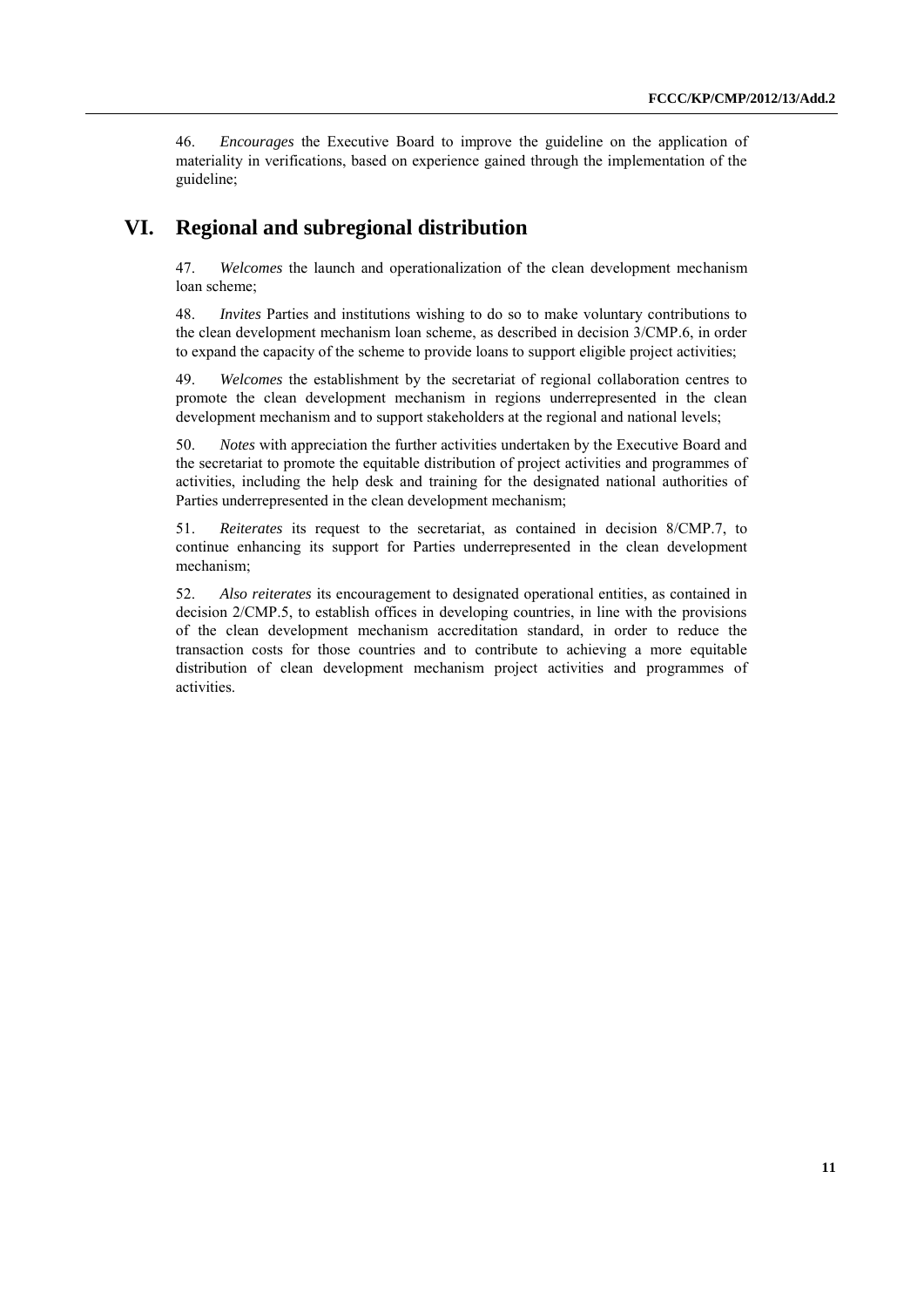## **Annex**

### **Entities accredited and provisionally designated by the Executive Board of the clean development mechanism and recommended for designation by the Conference of the Parties serving as the meeting of the Parties to the Kyoto Protocol for validation and verification/certification for specific sectoral scopes**

|                                                                                                                        | Provisionally designated and recommended for designation<br>for sectoral scope |                                    |  |
|------------------------------------------------------------------------------------------------------------------------|--------------------------------------------------------------------------------|------------------------------------|--|
| Name of entity                                                                                                         | Project validation                                                             | Emission reduction<br>verification |  |
| Re-consult Ltd. <sup>a</sup>                                                                                           | $\mathbf{1}$                                                                   | $\mathbf{1}$                       |  |
| URS Verification Private Limited (URS) <sup>a</sup>                                                                    | 1 and 13                                                                       | 1 and 13                           |  |
| Japan Consulting Institute $(JCI)^c$                                                                                   | 1, 2, 4, 5, 9, 10 and 13                                                       | 1, 2, 4, 5, 9, 10 and 13           |  |
| Korea Testing & Research Institute $(KTR)^a$                                                                           | 1, 4, 5, 11 and 13                                                             | 1, 4, 5, 11 and 13                 |  |
| Foundation of Industrial Development -Management<br>System Certification Institute (Thailand) (FID-MASCI) <sup>a</sup> | 1, 3, 4, 13 and 15                                                             | 1, 3, 4, 13 and 15                 |  |
| TÜV SÜD Industrie Service GmbH (TÜV SÜD) <sup>c</sup>                                                                  | $1 - 15$                                                                       | $1 - 15$                           |  |
| Korea Energy Management Corporation (KEMCO) <sup><math>c</math></sup>                                                  | $1 - 15$                                                                       | $1 - 15$                           |  |
| Swiss Association for Quality and Management Systems<br>$(SQS)^c$                                                      | $1 - 15$                                                                       | $1 - 15$                           |  |
| China Environmental United Certification Center Co., Ltd<br>$(CEC)^c$                                                  | $1 - 15$                                                                       | $1 - 15$                           |  |
| Perry Johnson Registrars Carbon Emissions Services<br>$(PIRCES)^b$                                                     | $\overline{4}$                                                                 | 4                                  |  |
| Japan Quality Assurance Organisation (JQA) <sup>c</sup>                                                                | $1, 3-5, 11, 13$ and 14                                                        | $1, 3-5, 11, 13$ and 14            |  |
| DNV Climate Change Services AS (DNV) <sup>c</sup>                                                                      | $1 - 15$                                                                       | $1 - 15$                           |  |
| SGS United Kingdom Limited $(SGS)^c$                                                                                   | $1 - 13$ and 15                                                                | $1 - 13$ and 15                    |  |
| ERM Certification and Verification Services Limited<br>$(ERM CVS)^c$                                                   | $1-5$ , $8-10$ , 13 and 15                                                     | $1-5$ , 8-10, 13 and 15            |  |
| Korean Foundation for Quality $(KFQ)^c$                                                                                | $1-5$ , 11 and 13                                                              | $1-5$ , 11 and 13                  |  |
| RINA Services S.p.A. (RINA) <sup>c</sup>                                                                               | $1-8$ , 10, 11 and $13-15$                                                     | $1-8$ , 10, 11 and $13-15$         |  |
| Korean Standards Association (KSA) <sup>c</sup>                                                                        | $1-5$ and 13                                                                   | $1-5$ and 13                       |  |
| Korea Environment Corporation (KECO) <sup>c</sup>                                                                      | $1 - 7$ and $13 - 15$                                                          | $1 - 7$ and $13 - 15$              |  |
| Japan Management Association (JMA) <sup>c</sup>                                                                        | $1-4, 6, 8, 9$ and $14$                                                        | $1-4, 6, 8, 9$ and $14$            |  |
| Germanischer Lloyd Certification GmbH (GLC) <sup>c</sup>                                                               | $1-5$ , 7, 8, 10, 13 and 15                                                    | $1-5$ , 7, 8, 10, 13 and 15        |  |
| China Quality Certification Center (CQC) <sup>c</sup>                                                                  | $1 - 15$                                                                       | $1 - 15$                           |  |
| SIRIM QAS International Sdn Bhd (SIRIM) <sup>c</sup>                                                                   | $1-4, 7, 10, 13$ and 15                                                        | $1-4, 7, 10, 13$ and 15            |  |
| TÜV Rheinland (China) Ltd. (TÜV Rheinland) <sup>c</sup>                                                                | $1 - 15$                                                                       | $1 - 15$                           |  |
| TÜV SÜD South Asia Private Limited (transferred from<br>TÜV SÜD Industrie Service $GmbH)^d$                            | $1 - 15$                                                                       | $1 - 15$                           |  |
| Instituto Brasileiro de Opinião Pública e Estatística Ltda.<br>$(IBOPE)^{a}$                                           | 1                                                                              | $\mathbf{1}$                       |  |
| Shenzhen CTI International Certification Co., Ltd (CTI) <sup>a</sup>                                                   | $1-4, 6, 7, 9, 10$ and 13                                                      | $1-4, 6, 7, 9, 10$ and 13          |  |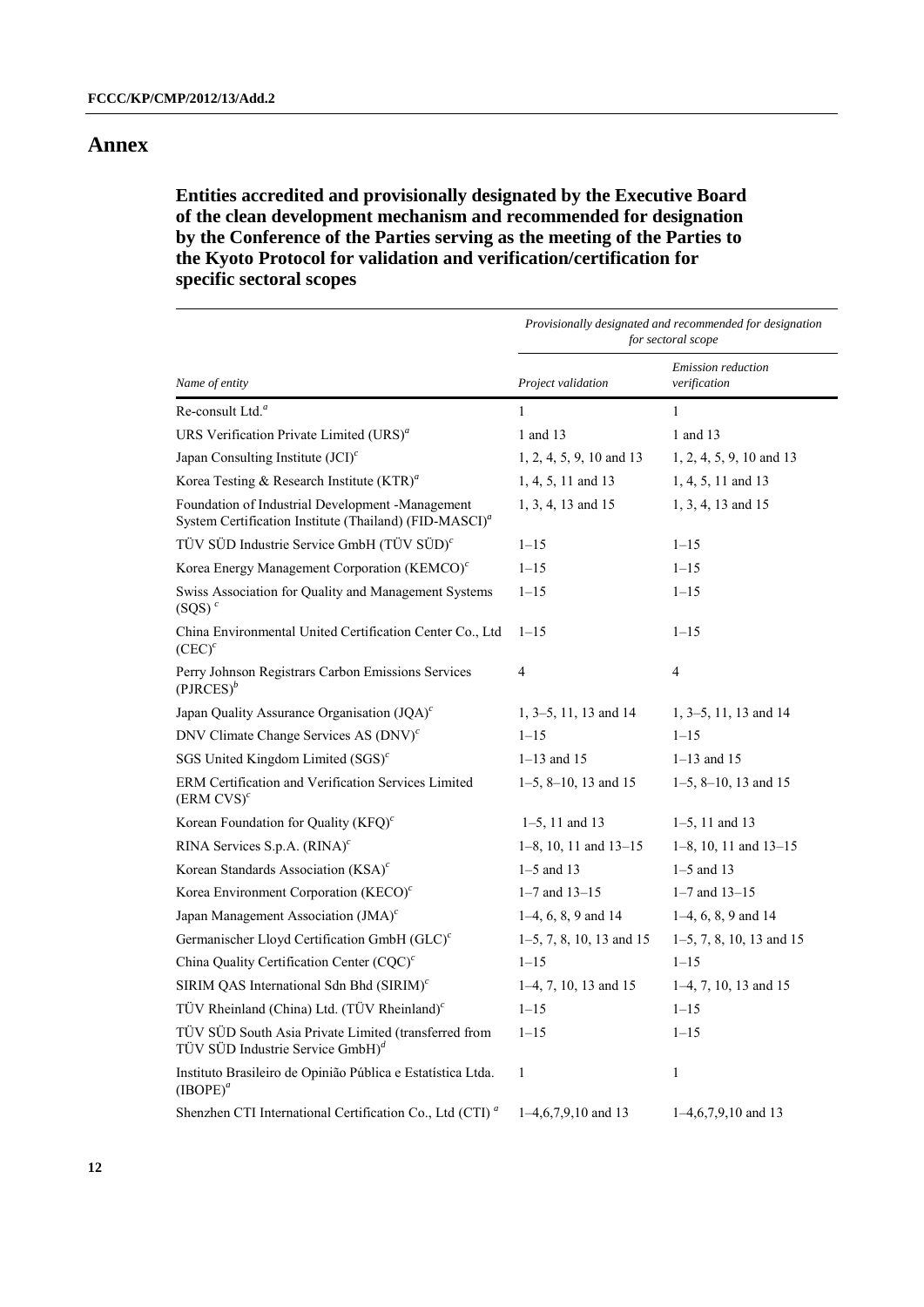|                                           | Provisionally designated and recommended for designation<br>for sectoral scope |                                           |  |
|-------------------------------------------|--------------------------------------------------------------------------------|-------------------------------------------|--|
| Name of entity                            | <i>Project validation</i>                                                      | <i>Emission reduction</i><br>verification |  |
| Ernst & Young Associés (France) $(EYG)^c$ | 14                                                                             | ۱4                                        |  |

*Note*: The numbers 1 to 16 indicate sectoral scopes as determined by the Executive Board. For details, see <http://cdm.unfccc.int/Reference/Standards/accr\_stan01.pdf>.

<sup>a</sup> Accreditation granted for three years.

*b* Extension of scope. For the entities for which the scope of accreditation was extended, only the new sectoral scopes are indicated.

<sup>c</sup> Re-accreditation for three years.

<sup>*d*</sup> Transfer of accreditation.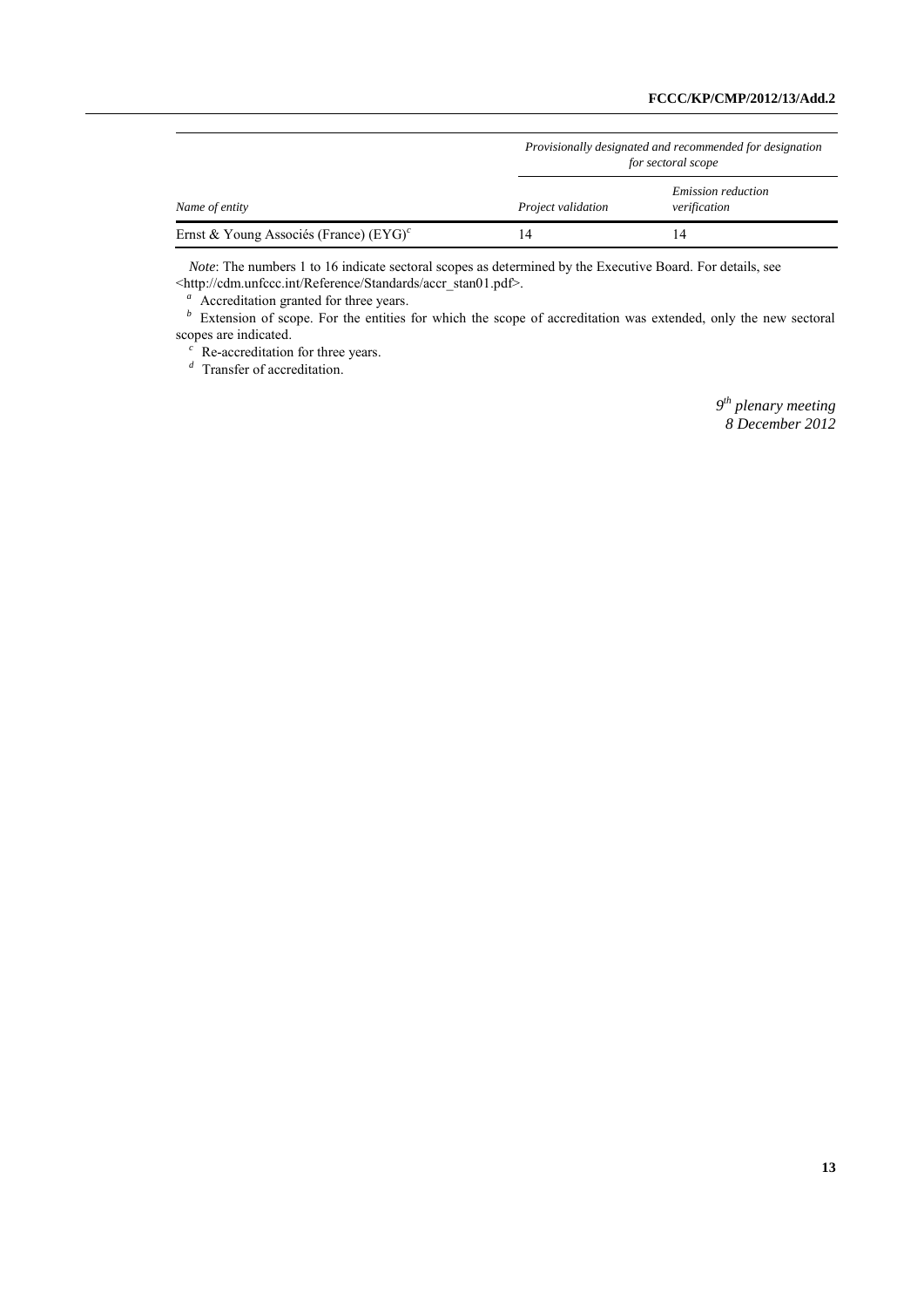### **Decision 6/CMP.8**

### **Guidance on the implementation of Article 6 of the Kyoto Protocol**

*The Conference of the Parties serving as the meeting of the Parties to the Kyoto Protocol*,

*Mindful* of the objective of the Convention as set out in Article 2.

*Recalling* the provisions of Articles 3 and 6 of the Kyoto Protocol,

*Cognizant* of decisions 2/CMP.1, 9/CMP.1, 10/CMP.1, 13/CMP.1, 2/CMP.2, 3/CMP.2, 3/CMP.3, 5/CMP.4, 3/CMP.5, 4/CMP.6 and 11/CMP.7,

*Also recalling* decision 1/CMP.6, paragraph 6(b),

*Expressing* its deep appreciation to the Parties that have contributed to funding the work on joint implementation,

*Stressing* the importance of constituencies nominating members and alternate members to the Joint Implementation Supervisory Committee who have the required qualifications, sufficient time and the commitment to serve on the Committee and perform their functions, in order to ensure that the Committee has the necessary expertise in, inter alia, financial, environmental and joint implementation regulatory matters and executive decision-making and works in an effective manner,

*Noting with appreciation* the information presented on the UNFCCC joint implementation website<sup>1</sup> regarding decisions of the Joint Implementation Supervisory Committee and the status of the work undertaken by the Committee;

### **I. General**

1. *Takes note with appreciation* of the annual report of the Joint Implementation Supervisory Committee;<sup>2</sup>

2. *Notes with appreciation* that 327 project design documents, one programme of activities design document, 51 determinations regarding project design documents, 105 monitoring reports and 96 verifications of reductions in anthropogenic emissions by sources or enhancements of anthropogenic removals by sinks have been made publicly available in accordance with paragraphs 32, 34, 36 and 38 of the guidelines for the implementation of Article 6 of the Kyoto Protocol (joint implementation guidelines),<sup>3</sup> that there are currently 11 accredited independent entities, and that to date over 400 million emission reduction units have been issued;

3. *Stresses* the need to ensure the continued success of joint implementation after the first commitment period of the Kyoto Protocol in contributing to the achievement of the objective of the Convention;

4. *Recalls* decisions 9/CMP.1, paragraph 8, 4/CMP.6, paragraph 15, and 11/CMP.7, paragraphs 14–17, regarding review and revision of the joint implementation guidelines;

<sup>&</sup>lt;sup>1</sup> <http://ji.unfccc.int/index.html>.

<sup>2</sup> FCCC/KP/CMP/2012/4.

<sup>&</sup>lt;sup>3</sup> Decision 9/CMP.1, annex.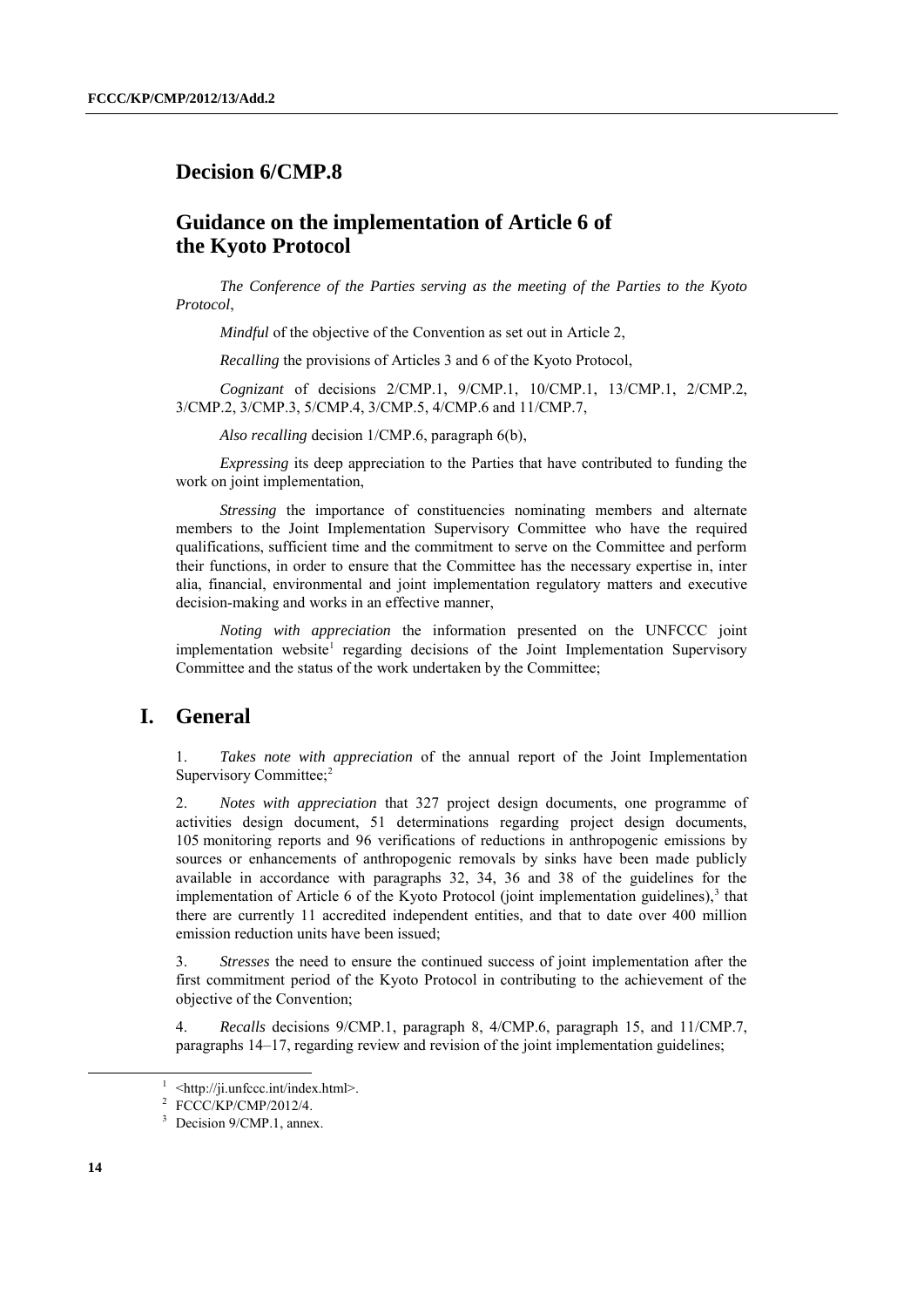5. *Acknowledges with appreciation* that, in response to the request contained in decision 11/CMP.7, the Joint Implementation Supervisory Committee has proposed transitional measures as well as revised key attributes for joint implementation in the form of draft modalities and procedures for joint implementation:<sup>4</sup>

6. *Takes note with appreciation* of the submissions from Parties, intergovernmental organizations and admitted observer organizations on their views on the revision of the joint implementation guidelines,<sup>5</sup> as well as the synthesis report prepared by the secretariat compiling those submissions;<sup>6</sup>

7. *Notes* the intent of the Joint Implementation Supervisory Committee, as described in its annual report, to continue to operate and provide guidance on the verification procedure established under section E of the joint implementation guidelines during the period before any amendments to Annex B to the Kyoto Protocol for the second commitment period enter into force, taking into account decision 4/CMP.6, paragraph 10;

8. *Requests* the secretariat to make data regarding the Party-specific amount of issuance of emission reduction units publicly available on its website in a user-friendly format and to update this information regularly;

9. *Reiterates* that Parties hosting Article 6 projects shall make publicly available, directly or through the secretariat, information on all such hosted projects, in accordance with decision 9/CMP.1, annex, paragraph 28, and decision 13/CMP.1, annex, paragraph 46, which shall include downloadable electronic versions in English of the project design document, including information on baseline setting, as well as determination, monitoring and verification, and data on the issuance of emission reduction units;

10. *Requests* designated focal points to make available on the UNFCCC website references to the web interface on which the documentation referred to in paragraph 9 above is published;

#### **II. Governance**

11. *Invites* the Joint Implementation Supervisory Committee:

To continue to keep the joint implementation management plan under review and to make adjustments to it as necessary to ensure the efficient, cost-effective and transparent functioning of joint implementation;

(b) To continue its interaction with independent entities and project participants and its informal interactions with designated focal points;

12. *Invites* Parties and admitted observer organizations to submit to the secretariat, by 18 February 2013, further views on how the joint implementation guidelines and other decisions of the Conference of the Parties serving as the meeting of the Parties to the Kyoto Protocol pertaining to joint implementation should be revised;

13. *Requests* the secretariat to compile a report on possible changes to the joint implementation guidelines, drawing on the recommendations referred to in paragraphs 5 and 6 above, the submissions of views from Parties and admitted observer organizations mentioned in paragraph 12 above, the recommendations of the Joint Implementation Supervisory Committee contained its annual report to the Conference of the Parties serving as the meeting of the Parties to the Kyoto Protocol at its eighth session, and the experience

<sup>4</sup> FCCC/KP/CMP/2012/4, paragraph 25(c), and FCCC/KP/CMP/2012/5.

<sup>5</sup> FCCC/KP/CMP/2012/MISC.1.

<sup>6</sup> FCCC/KP/CMP/2012/INF.1.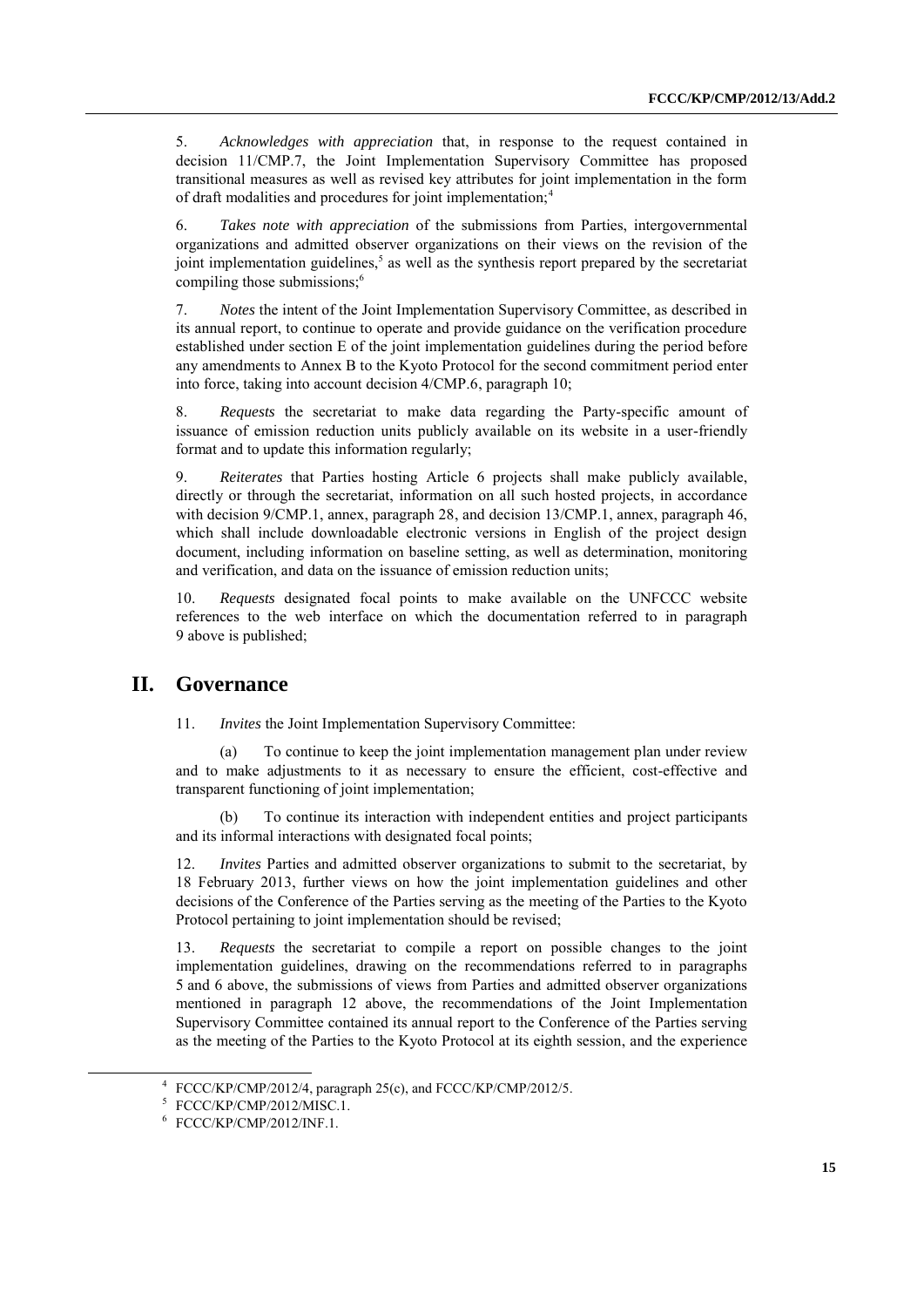gained by the Joint Implementation Supervisory Committee and by stakeholders in the implementation of joint implementation, for consideration by the Subsidiary Body for Implementation at its thirty-eighth session;

14. *Requests* the Subsidiary Body for Implementation, at its thirty-eighth session, taking into account the submissions and the compilation report referred to in paragraphs 12 and 13 above, to prepare recommendations, including draft revised joint implementation guidelines, for consideration by the Conference of the Parties serving as the meeting of the Parties to the Kyoto Protocol at its ninth session;

15. *Agrees,* with regard to the review of the joint implementation guidelines, on the following set of key attributes that shall characterize the future operation of joint implementation:

(a) A single unified track for joint implementation projects;

(b) Closely aligned or unified accreditation procedures between joint implementation and the clean development mechanism that take into account differences in the respective modalities and procedures of the two mechanisms;

(c) Clear and transparent information regarding all relevant public information required for joint implementation projects by stakeholders, accredited independent entities and host Parties in English on the UNFCCC website in accordance with decision  $13/CMP$ <sup>1</sup>

(d) An appeals process under the authority of and accountable to the Conference of the Parties serving as the meeting of the Parties to the Kyoto Protocol against decisions of the Joint Implementation Supervisory Committee;

(e) Clear, transparent and objective requirements to ensure that projects are additional to what would otherwise occur;

(f) Mandatory requirements for host Parties with respect to the approval of baselines, monitoring and reporting, including clear, transparent and objective requirements for the setting of standardized baselines by host Parties;

16. *Requests* the Subsidiary Body for Implementation, in preparing the revised joint implementation guidelines referred to in paragraph 14 above, to address:

(a) The level of oversight needed to assure a common approach among host Parties;

(b) The additionality of joint implementation projects, recognizing such concepts as positive lists of project types that would automatically be deemed additional and prior consideration of joint implementation projects, taking into account, as appropriate, the application of standardized baselines;

(c) The issuance of emission reduction units, taking into account the information referred to in paragraph 13 above, including changes to decision 13/CMP.1, as necessary;

(d) The consistency of the accounting of Article 6 projects aimed at enhancing anthropogenic removals by sinks with decision 9/CMP.1, paragraph 4, and Article 3, paragraph 4, of the Kyoto Protocol;

### **III. Resources for the work on joint implementation**

17. *Endorses* the revision of the fee structure as finalized by the Joint Implementation Supervisory Committee in response to the request contained in decision 11/CMP.7;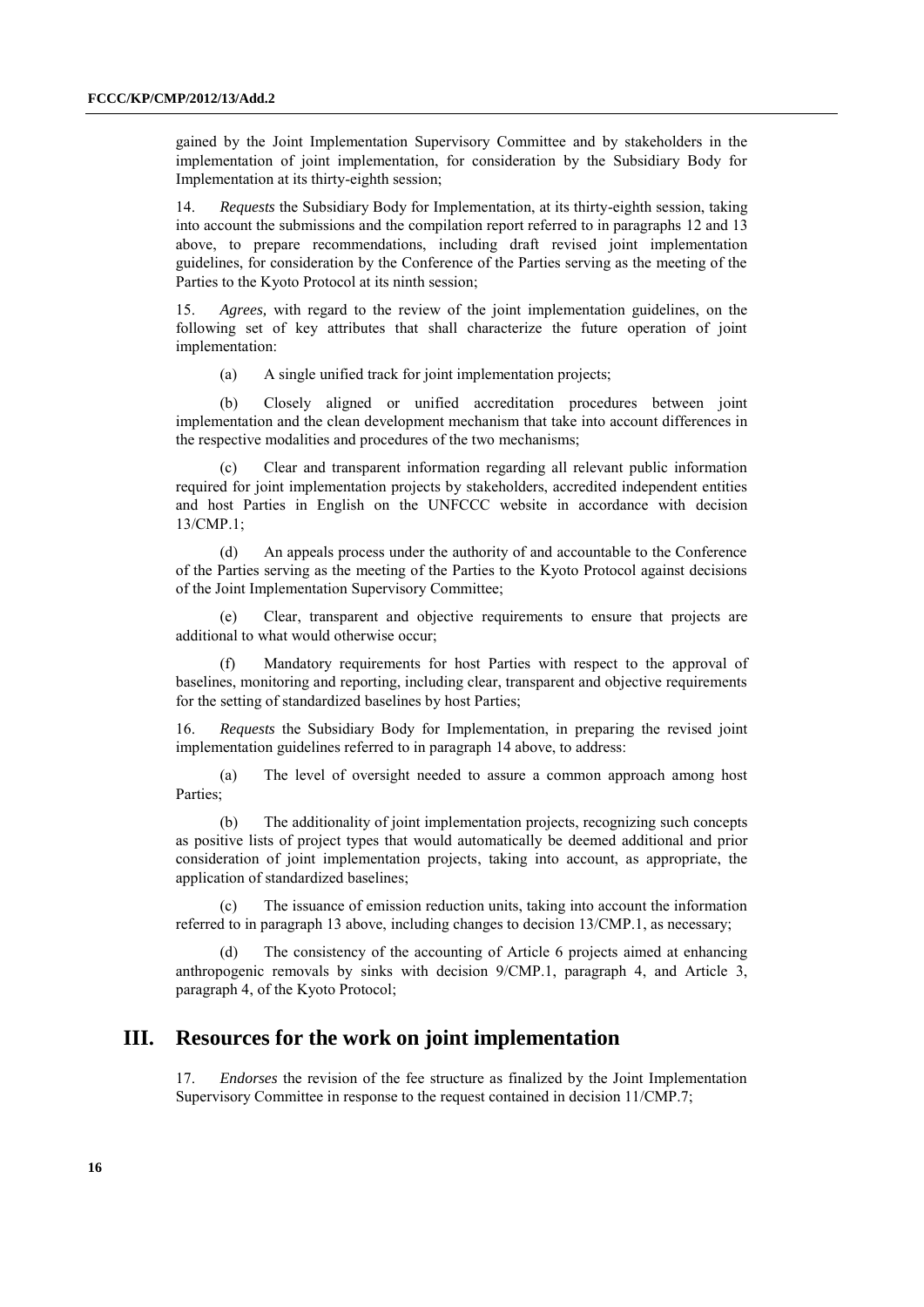18. *Takes note* of the improved financial situation for joint implementation, in particular due to the introduction of fees for projects implemented in accordance with paragraph 23 of the joint implementation guidelines (Track 1 procedure).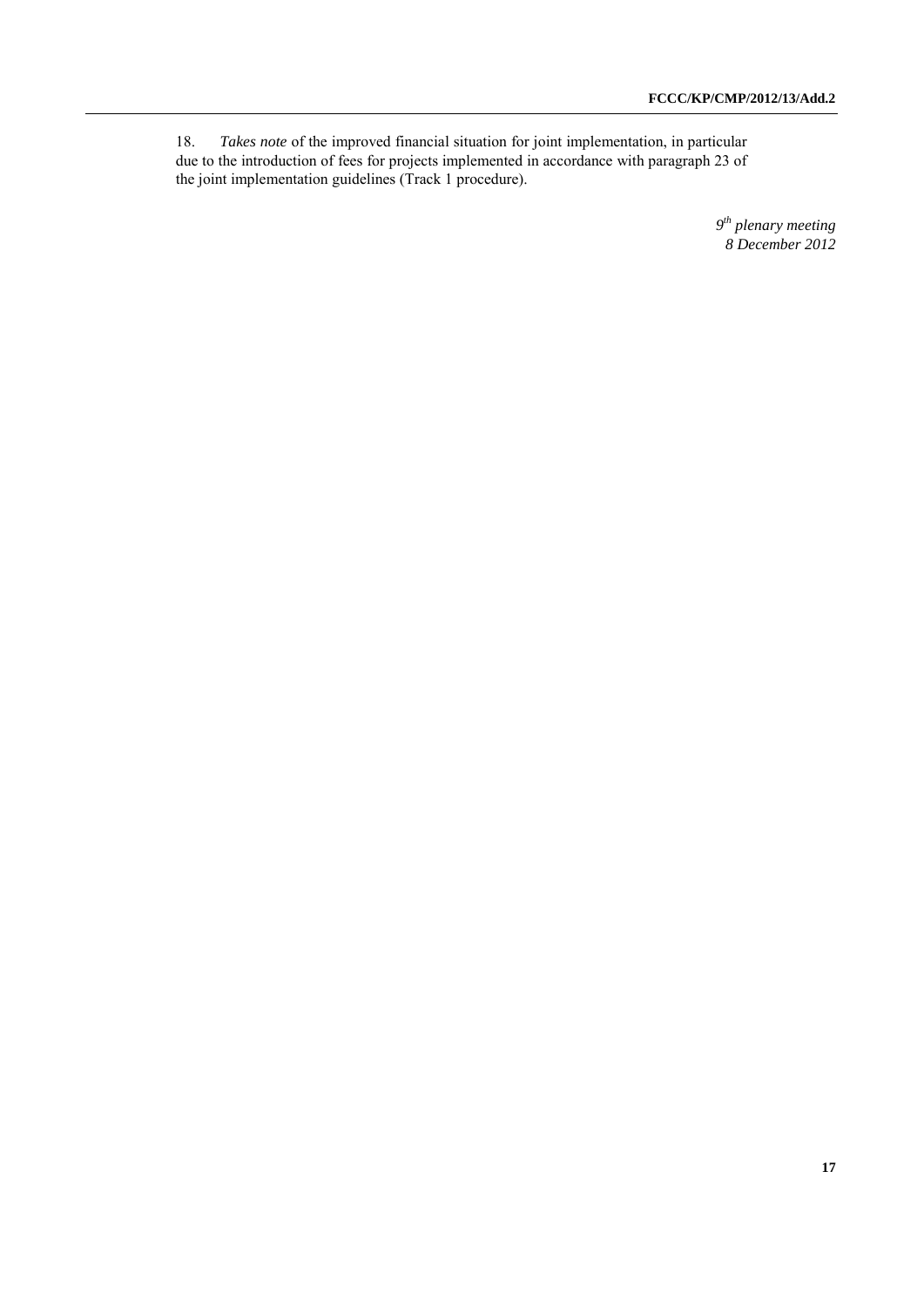### **Decision 7/CMP.8**

## **Supplementary information incorporated in national communications from Parties included in Annex I to the Convention that are also Parties to the Kyoto Protocol and submitted in accordance with Article 7, paragraph 2, of the Kyoto Protocol**

*The Conference of the Parties serving as the meeting of the Parties to the Kyoto Protocol*,

*Recalling* the relevant provisions of the Kyoto Protocol, in particular Article 5, Article 7, paragraphs 2 and 3, and Articles 10 and 11,

*Also recalling* decisions 14/CP.7, 9/CP.16, 2/CP.17, 15/CMP.1, 22/CMP.1, 8/CMP.3 and 10/CMP.6,

*Emphasizing* that the national communications and annual greenhouse gas inventories submitted by Parties included in Annex I to the Convention as defined in Article 1, paragraph 7, of the Kyoto Protocol are the main source of information for reviewing the implementation of the Convention and its Kyoto Protocol by these Parties, and that the reports of the in-depth reviews of these national communications provide important additional information for this purpose,

*Welcoming* the work of the secretariat in preparing the compilation and synthesis of supplementary information incorporated in fifth national communications submitted in accordance with Article 7, paragraph 2, of the Kyoto Protocol, $<sup>1</sup>$ </sup>

*Requests* Parties included in Annex I to the Convention that are also Parties to the Kyoto Protocol to continue their reporting efforts and to include in their sixth national communications<sup>2</sup> the necessary supplementary information required under the guidelines for the reporting of supplementary information under Article 7, paragraph 2, of the Kyoto Protocol.<sup>3</sup>

> *9 th plenary meeting 7 December 2012*

1

<sup>1</sup> FCCC/SBI/2011/INF.2.

Decision 9/CP.16.

Decision 15/CMP.1, annex, part II.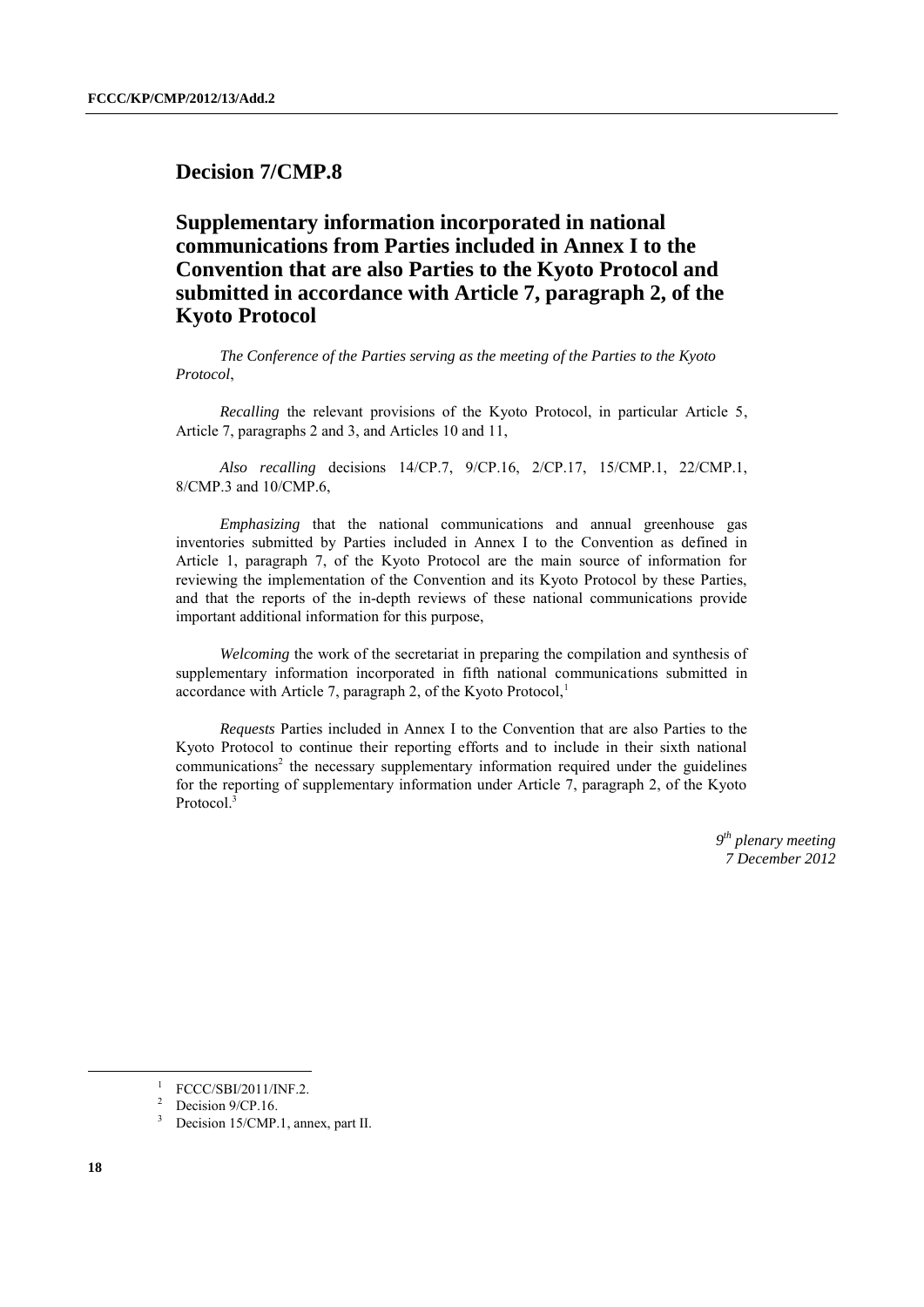### **Decision 8/CMP.8**

## **Methodology for the collection of international transaction log fees in the biennium 2014–2015**

*The Conference of the Parties serving as the meeting of the Parties to the Kyoto Protocol*,

*Recalling* Article 13, paragraph 5, of the Kyoto Protocol,

*Also recalling* decisions 11/CMP.3, 10/CMP.5 and 9/CMP.6,

*Recognizing* the importance of sufficient and stable funding for the international transaction log,

1. *Notes* that the international transaction log will continue to operate in the biennium 2014–2015;

2. *Adopts* the scale of fees, which takes into consideration the Kyoto Protocol adjusted scale, for the international transaction log for the biennium 2014–2015, as contained in the annex to this decision;

3. *Decides* that fees for the international transaction log paid by Parties for the biennium 2014–2015 shall be calculated by multiplying the scale of fees for that Party by the budget for the international transaction log for the biennium 2014–2015, with the fees for the first year of the biennium being equal to the fees for the second year of the biennium, for each Party;

4. *Requests* the Subsidiary Body for Implementation to include, in its draft decision on the programme budget for the biennium 2014–2015 to be recommended for adoption by the Conference of the Parties serving as the meeting of the Parties to the Kyoto Protocol at its ninth session, a table listing the level of fees for the international transaction log calculated in accordance with paragraph 3 above, for each Party;

5. *Also requests* the Executive Secretary to notify Parties planning to use the international transaction log of the annual fees to cover the budget for the international transaction log for the biennium 2014–2015, subject to paragraph 8 below, as early as possible and at least four months in advance of the relevant calendar year;

6. *Decides* that*,* if a Party to the Kyoto Protocol with a quantified emission limitation or reduction commitment listed in Annex B to the Kyoto Protocol that is not listed in the annex to this decision decides to use the international transaction log in the biennium 2014– 2015, the scale of fees for that Party shall be made equal to 130 per cent of its Kyoto Protocol adjusted scale for 2014–2015;

7. *Also decides* that fees paid by a Party that has not previously used the international transaction log shall be made proportional to the period between the date of connection of its national registry and the end of the biennium and shall be deducted from the resource requirement of activities relating to the international transaction log in the next biennium;

8. *Authorizes* the international transaction log administrator to deny or suspend national registry operations with the international transaction log in the event of nonpayment of the fee by the Party of this national registry, although not earlier than four months after the beginning of the relevant calendar year, subject to at least two reminders having been given to the Party and consultation having taken place with the Party concerned prior to the final reminder;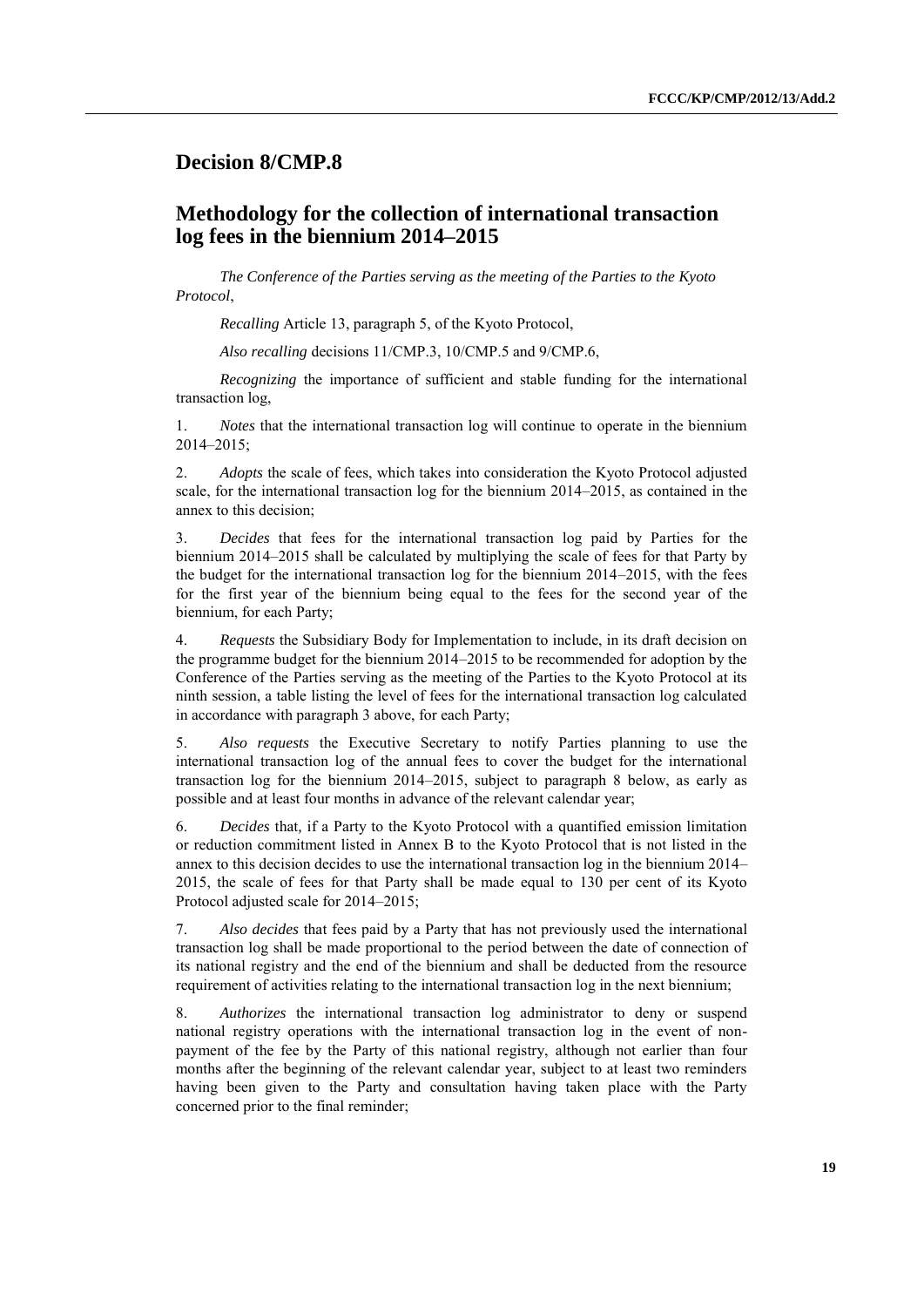9. *Requests* the international transaction log administrator to provide, in its annual reports for 2013 and 2014, information on transactions of Kyoto Protocol units;

10. *Also requests* the international transaction log administrator to publish, in its annual reports, the scale of fees and status of payments of international transaction fees for each Party to the Kyoto Protocol with a quantified emission limitation or reduction commitment listed in Annex B to the Kyoto Protocol.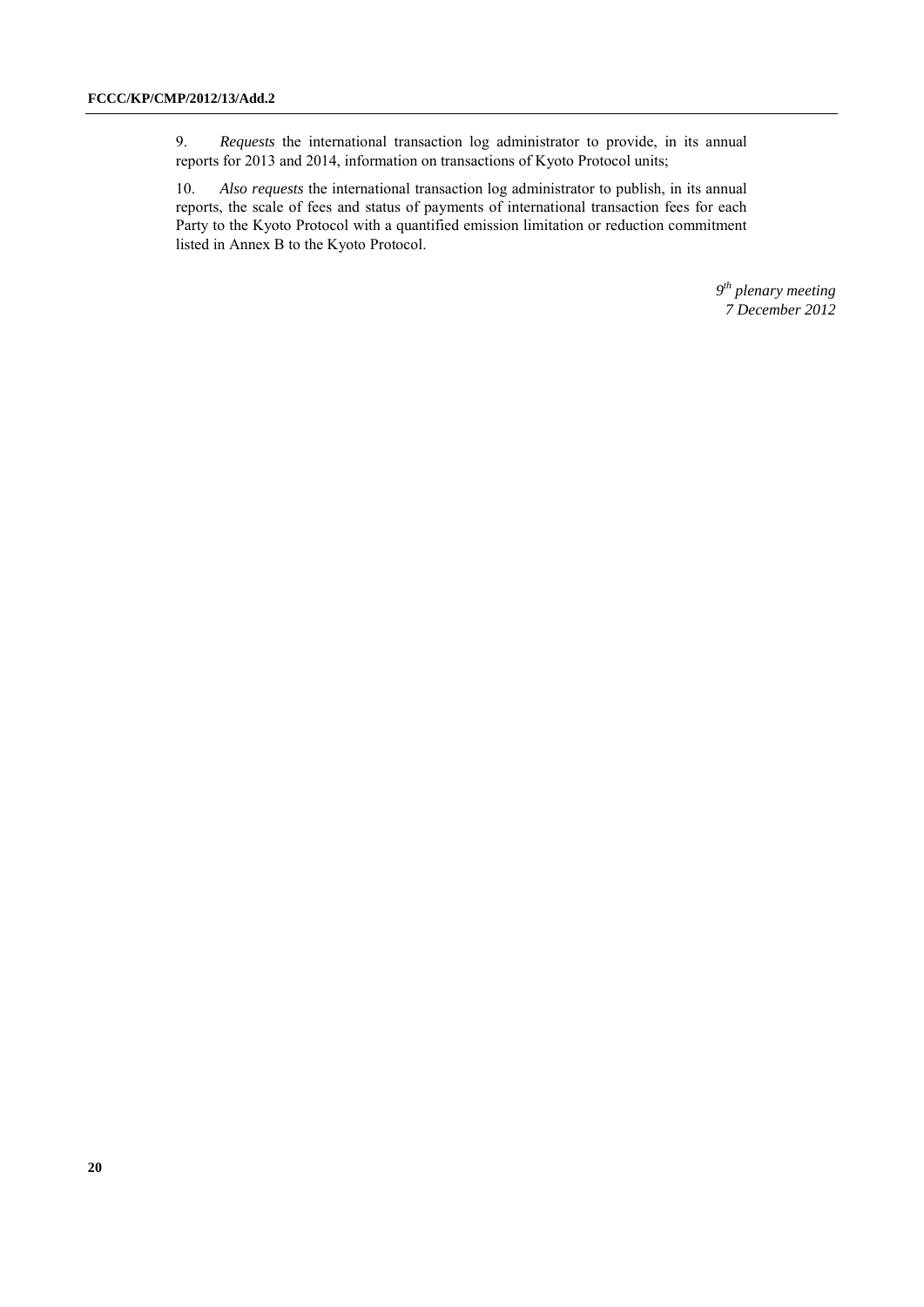## **Decision 9/CMP.8**

## **Proposal from Kazakhstan to amend Annex B to the Kyoto Protocol**

*The Conference of the Parties serving as the meeting of the Parties to the Kyoto Protocol,*

*Recalling* decisions 8/CMP.6 and 13/CMP.7,

Also recalling its conclusions at its fifth session,<sup>1</sup> in which it noted that following the ratification of the Kyoto Protocol by Kazakhstan on 19 June 2009, and its entry into force for Kazakhstan on 17 September 2009, Kazakhstan became a Party included in Annex I to the Convention for the purposes of the Kyoto Protocol, while remaining a Party not included in Annex I to the Convention for the purposes of the Convention,

1. *Welcomes* the efforts of Kazakhstan to transition its economy towards a green economy since becoming a Party to the Kyoto Protocol;

2. *Acknowledges with appreciation* the continued efforts of Kazakhstan since 2009 to become a Party included in Annex I with a commitment inscribed in Annex B to the Kyoto Protocol;

3. *Welcomes with appreciation* the intention of Kazakhstan to participate as a Party included in Annex I with a commitment inscribed in Annex B to the Kyoto Protocol for the second commitment period of the Kyoto Protocol;

4. *Agrees* that it has concluded its consideration of the proposal from Kazakhstan to amend Annex B to the Kyoto Protocol in respect of the first commitment period.<sup>2</sup>

> *9 th plenary meeting 7 December 2012*

<sup>1</sup> FCCC/KP/CMP/2009/21, paragraph 91.

<sup>2</sup> FCCC/KP/CMP/2010/4.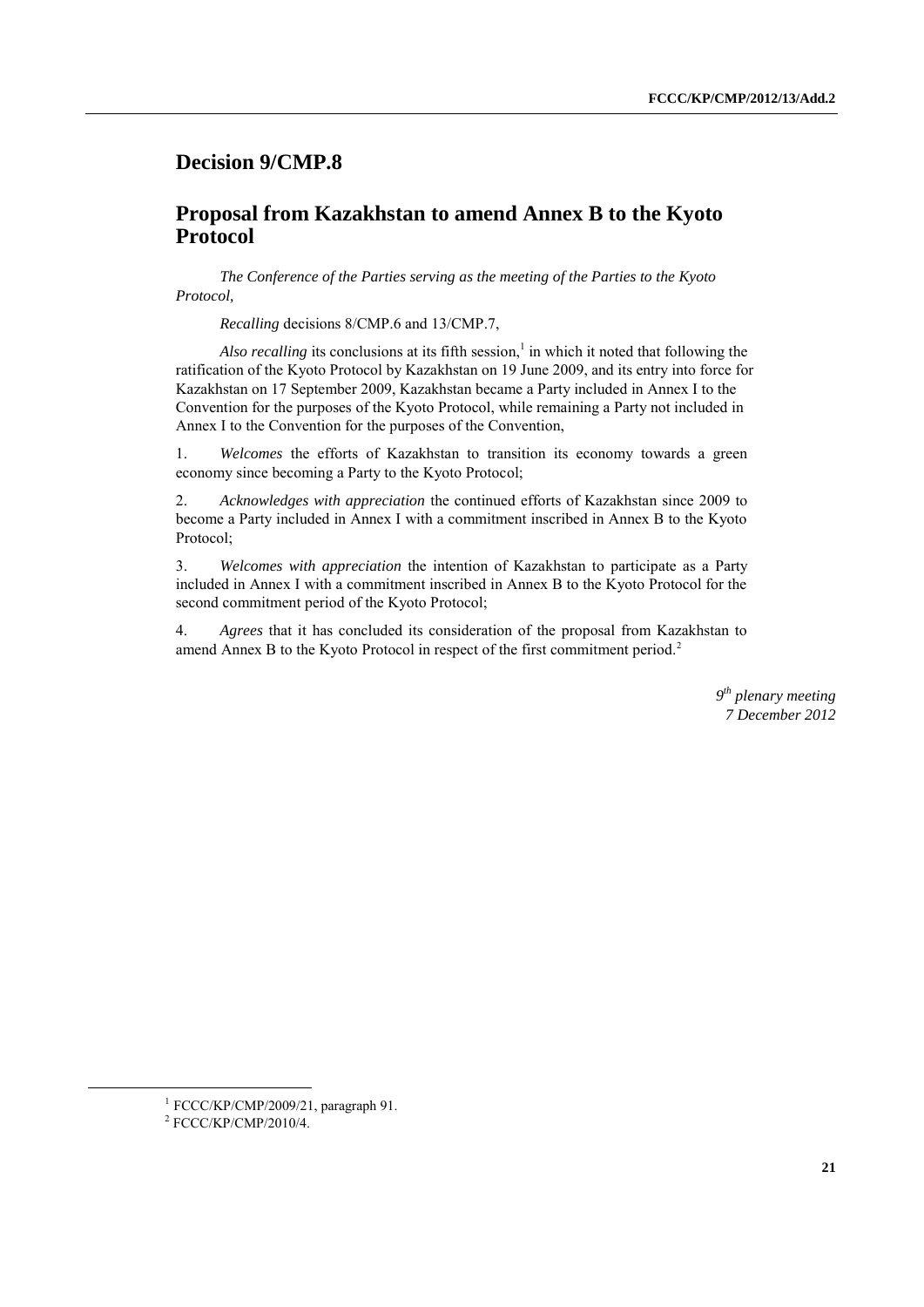# **Decision 10/CMP.8**

#### **Capacity-building under the Kyoto Protocol for developing countries**

*The Conference of the Parties serving as the meeting of the Parties to the Kyoto Protocol*,

*Recalling* decisions 29/CMP.1, 6/CMP.4, 15/CMP.7, 2/CP.7 and 2/CP.17, paragraph 144,

1. *Decides* that the Durban Forum for in-depth discussion on capacity-building, established by decision 2/CP.17, is an appropriate arrangement for sharing experiences and exchanging ideas, best practices and lessons learned regarding the implementation of capacity-building activities related to the Kyoto Protocol with the participation of Parties, representatives of the relevant bodies established under the Convention and relevant experts and practitioners;

2. *Encourages* Parties to further improve the implementation of capacity-building activities related to the implementation of the Kyoto Protocol and to report on the effectiveness and sustainability of related capacity-building progress;

3. *Invites* Parties to submit their views as part of their annual submissions in accordance with decision 4/CP.12, by 18 February 2013, on specific thematic issues related to capacity-building for the implementation of the Kyoto Protocol in developing countries, to be considered at the 2<sup>nd</sup> meeting of the Durban Forum, to be held at the thirty-eighth session of the Subsidiary Body for Implementation;

4. *Requests* the Subsidiary Body for Implementation to take into account the views expressed in the submissions referred to in paragraph 3 above in organizing the  $2<sup>nd</sup>$  meeting of the Durban Forum.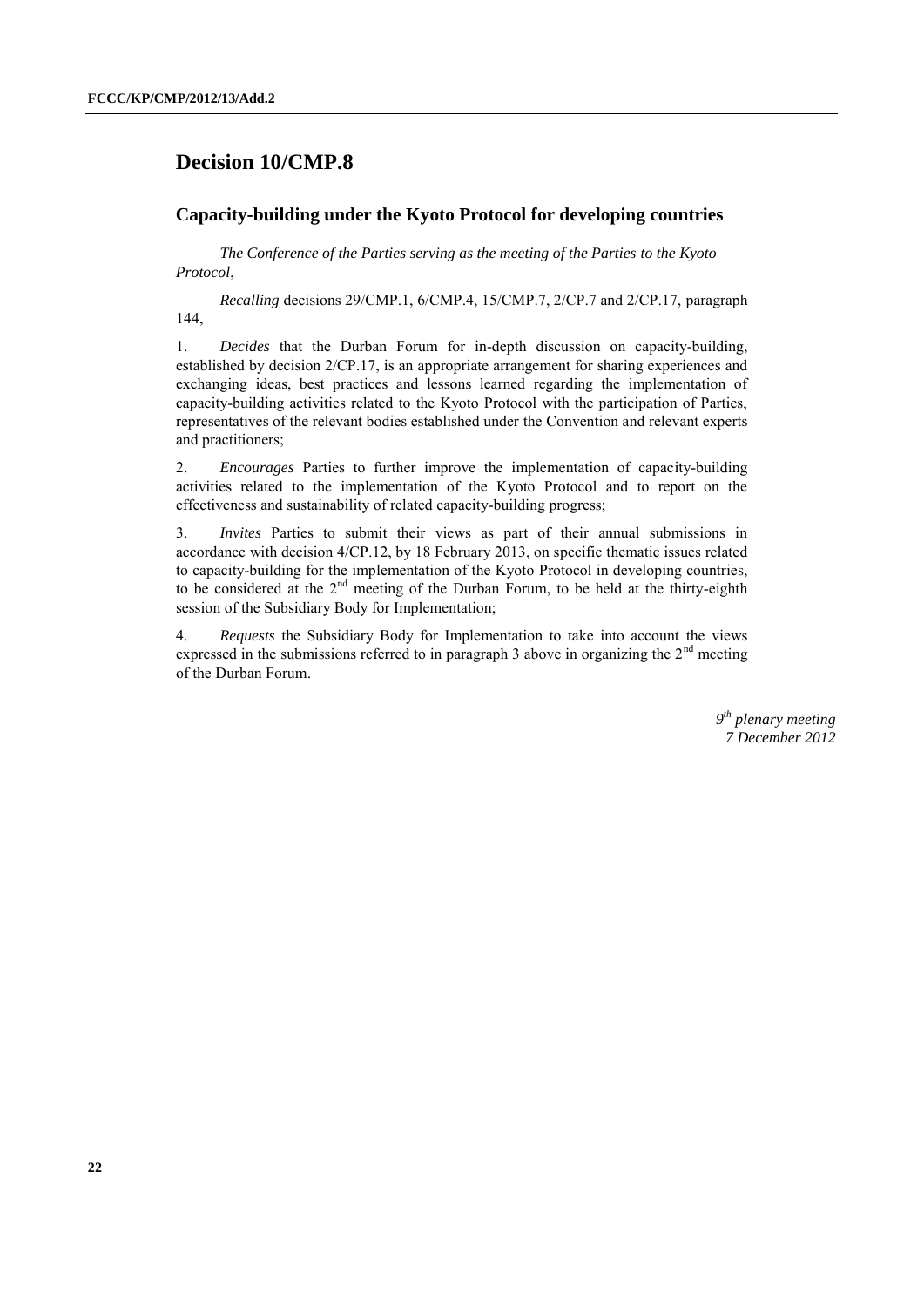### **Decision 11/CMP.8**

## **Capacity-building under the Kyoto Protocol for countries with economies in transition**

*The Conference of the Parties serving as the meeting of the Parties to the Kyoto Protocol*,

*Recalling* decisions 3/CP.7, 3/CP.10 and 30/CMP.1,

*Acknowledging* that capacity-building for countries with economies in transition is essential to enable them to implement effectively their commitments under the Kyoto Protocol,

*Having considered* the information in documents prepared by the secretariat in support of the third review of the implementation of the framework for capacity-building in countries with economies in transition established under decision 3/CP.7,

1. *Recognizes* that:

(a) Significant progress has been made in building the capacity of countries with economies in transition, in particular as relates to their participation in joint implementation projects; some countries with economies in transition have not only been the recipients of assistance but have also started to transfer their own expertise, knowledge and lessons learned on capacity-building to Parties not included in Annex I to the Convention;

(b) Parties in a position to do so have provided adequate resources and assistance for the implementation of the framework for capacity-building in countries with economies in transition established under decision 3/CP.7;

Notwithstanding the progress made, those countries with economies in transition that are currently receiving support are in need of further capacity-building to effectively implement their commitments under the Kyoto Protocol;

2. *Reaffirms* that the scope of the needs identified in the framework for capacitybuilding in countries with economies in transition established under decision 3/CP.7 and the key factors identified in decision 3/CP.10 remain relevant and continue to be the basis for, and guide the implementation of, capacity-building activities relating to the implementation of the Kyoto Protocol in those countries with economies in transition that are currently receiving support;

3. *Invites* Parties included in Annex II to the Convention and other Parties in a position to do so, multilateral and bilateral agencies, other international organizations, and the private sector, or any further arrangements as appropriate, to continue to provide support for capacity-building activities relating to the implementation of the Kyoto Protocol in those countries with economies in transition that are currently receiving support;

4. *Decides* to conclude the third review and to conduct the fourth review of the implementation of the framework for capacity-building in countries with economies in transition at the forty-sixth session of the Subsidiary Body for Implementation, with a view to completing this review at the thirteenth session of the Conference of the Parties serving as the meeting of the Parties to the Kyoto Protocol;

5. *Invites* Parties and relevant organizations to submit to the secretariat, by February 2016, information on how they have implemented capacity-building activities in those

<sup>1</sup> FCCC/SBI/2012/10 and FCCC/SBI/2012/MISC.5.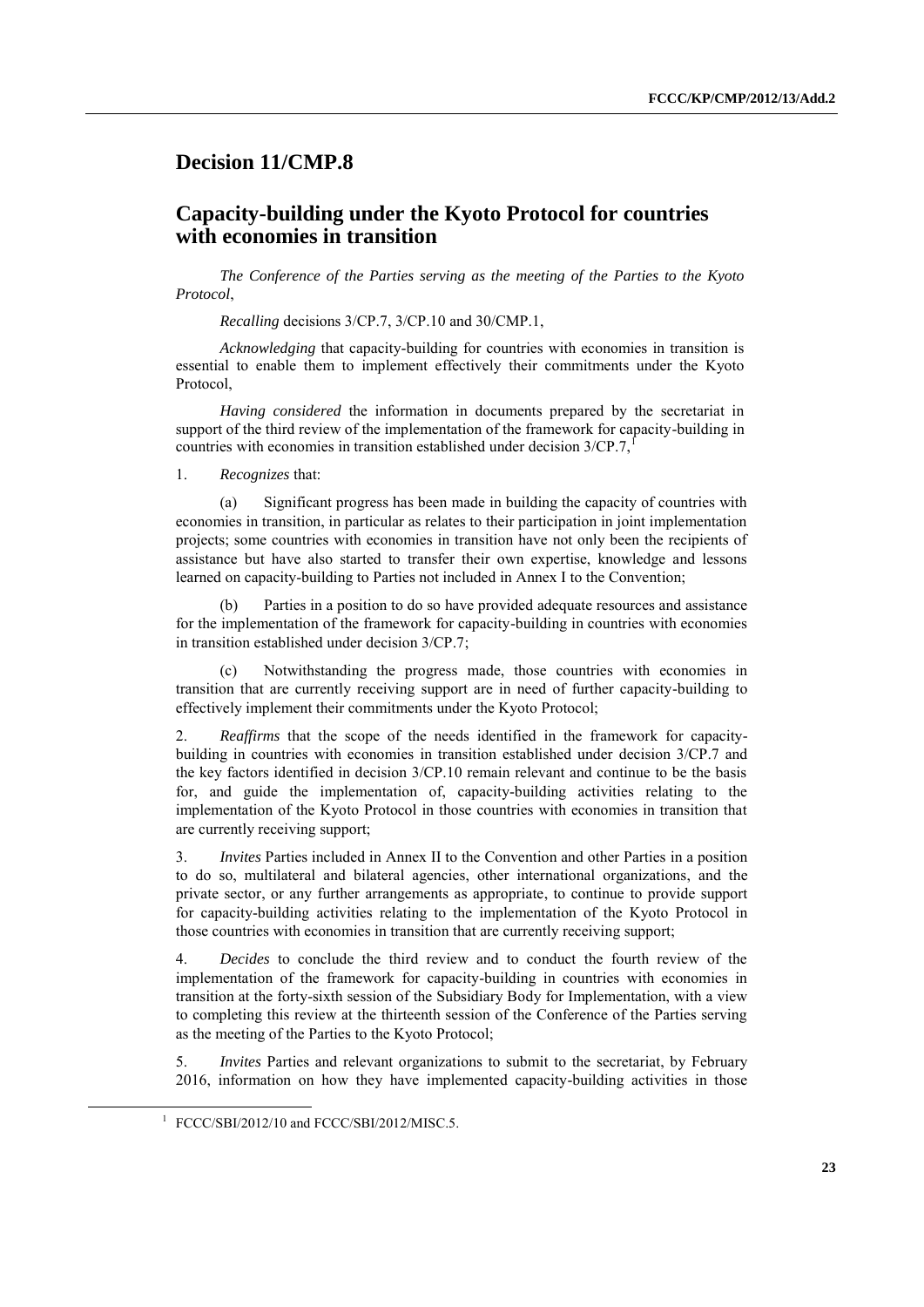countries with economies in transition that are currently receiving support; Parties could include this information as part of their annual submissions on capacity-building in accordance with decision 4/CP.12, paragraph 1(a);

6. *Requests* the secretariat to compile and synthesize the information referred to in paragraph 5 above and make it available for consideration by the Subsidiary Body for Implementation at its forty-sixth session.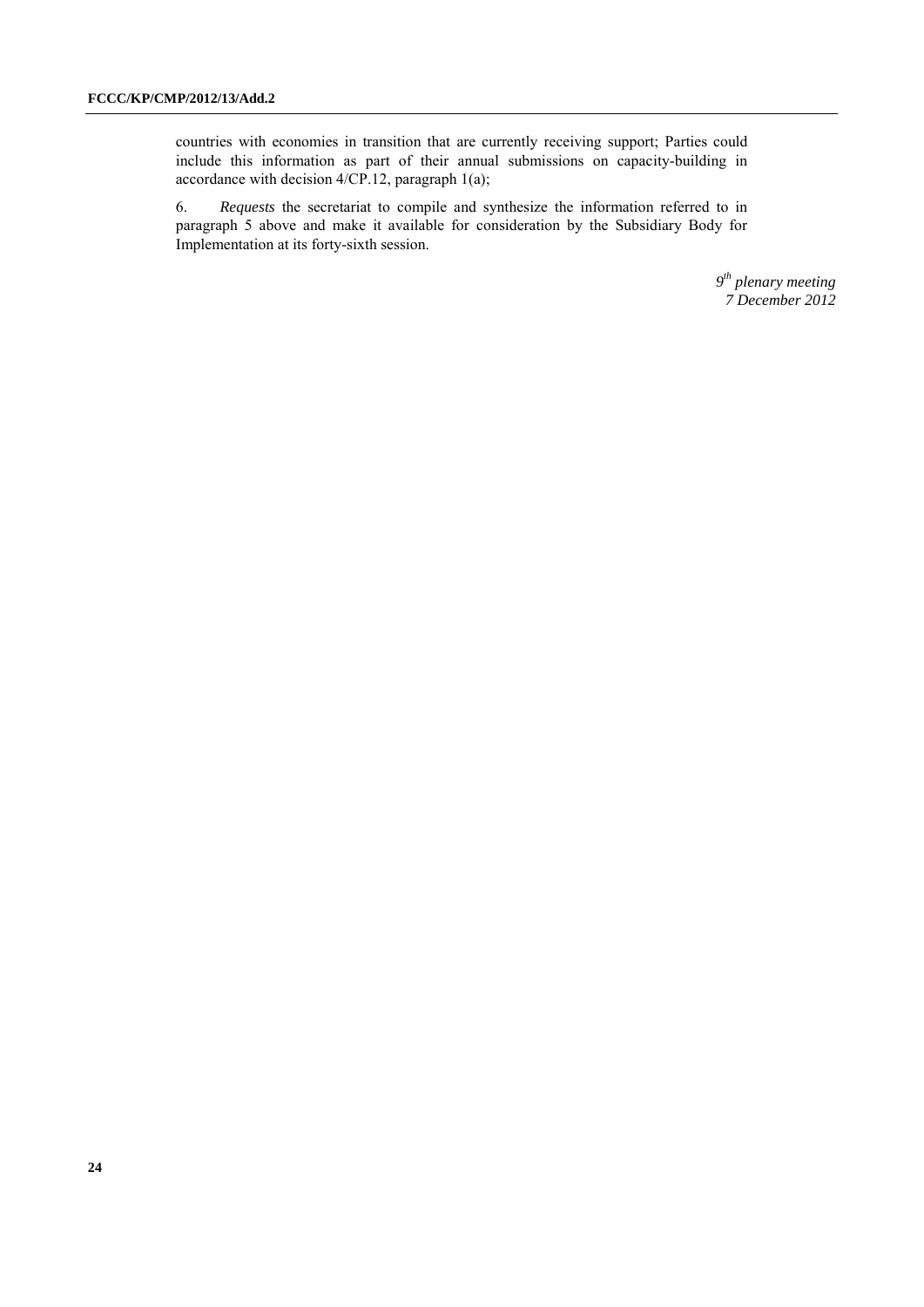## **Decision 12/CMP.8**

### **Compliance Committee**

*The Conference of the Parties serving as the meeting of the Parties to the Kyoto Protocol*,

*Recalling* Article 18 of the Kyoto Protocol,

*Also recalling* decisions 27/CMP.1, 4/CMP.2, 5/CMP.3, 4/CMP.4, 6/CMP.5, 13/CMP.6 and 12/CMP.7,

*Having considered* the annual report of the Compliance Committee to the Conference of the Parties serving as the meeting of the Parties to the Kyoto Protocol.<sup>1</sup>

*Expressing its appreciation* to Parties that have contributed to funding the work of the Compliance Committee,

1. *Notes with appreciation* the annual report of the Compliance Committee to the Conference of the Parties serving as the meeting of the Parties to the Kyoto Protocol;

2. *Commends* the Compliance Committee for the substantial work undertaken on the implementation of decision 27/CMP.1;

3. *Acknowledges* the continued interest of the Compliance Committee in having any legal arrangements for privileges and immunities adopted by the Conference of the Parties serving as the meeting of the Parties to the Kyoto Protocol cover members and alternate members of the Committee;<sup>2</sup>

4. *Notes* that the Joint Implementation Supervisory Committee is seeking to elaborate modalities and procedures for the implementation of Article 6 of the Kyoto Protocol,<sup>3</sup> which may have implications for the procedures and mechanisms relating to compliance under the Kyoto Protocol, contained in the annex to decision 27/CMP.1;

5. *Requests* the Compliance Committee to consider any implications for the procedures and mechanisms relating to compliance under the Kyoto Protocol arising from decision 6/CMP.8 and to report back to the Conference of the Parties serving as the meeting of the Parties to the Kyoto Protocol at its ninth session;

6. *Acknowledges* the value to the work of the Compliance Committee of establishing a dialogue with compliance bodies under other treaties to exchange information on compliance-related matters and therefore encourages the Compliance Committee to respond positively to invitations from such compliance bodies to exchange information;

7. *Notes* the conclusions of the Subsidiary Body for Implementation at its thirty-sixth session with respect to the travel-related expenditure of members and alternate members of the Compliance Committee for participation in meetings of constituted bodies established under the Kyoto Protocol;<sup>4</sup>

1

<sup>1</sup> FCCC/KP/CMP/2012/6.

<sup>&</sup>lt;sup>2</sup> FCCC/KP/CMP/2012/6, paragraph 15.

<sup>&</sup>lt;sup>3</sup> See annex 1 to the report on the thirtieth meeting of the Joint Implementation Supervising Committee. Available at <http://ji.unfccc.int/Sup\_Committee/Meetings/030/ann1.pdf>.

<sup>4</sup> FCCC/SBI/2012/15, paragraphs 265–270.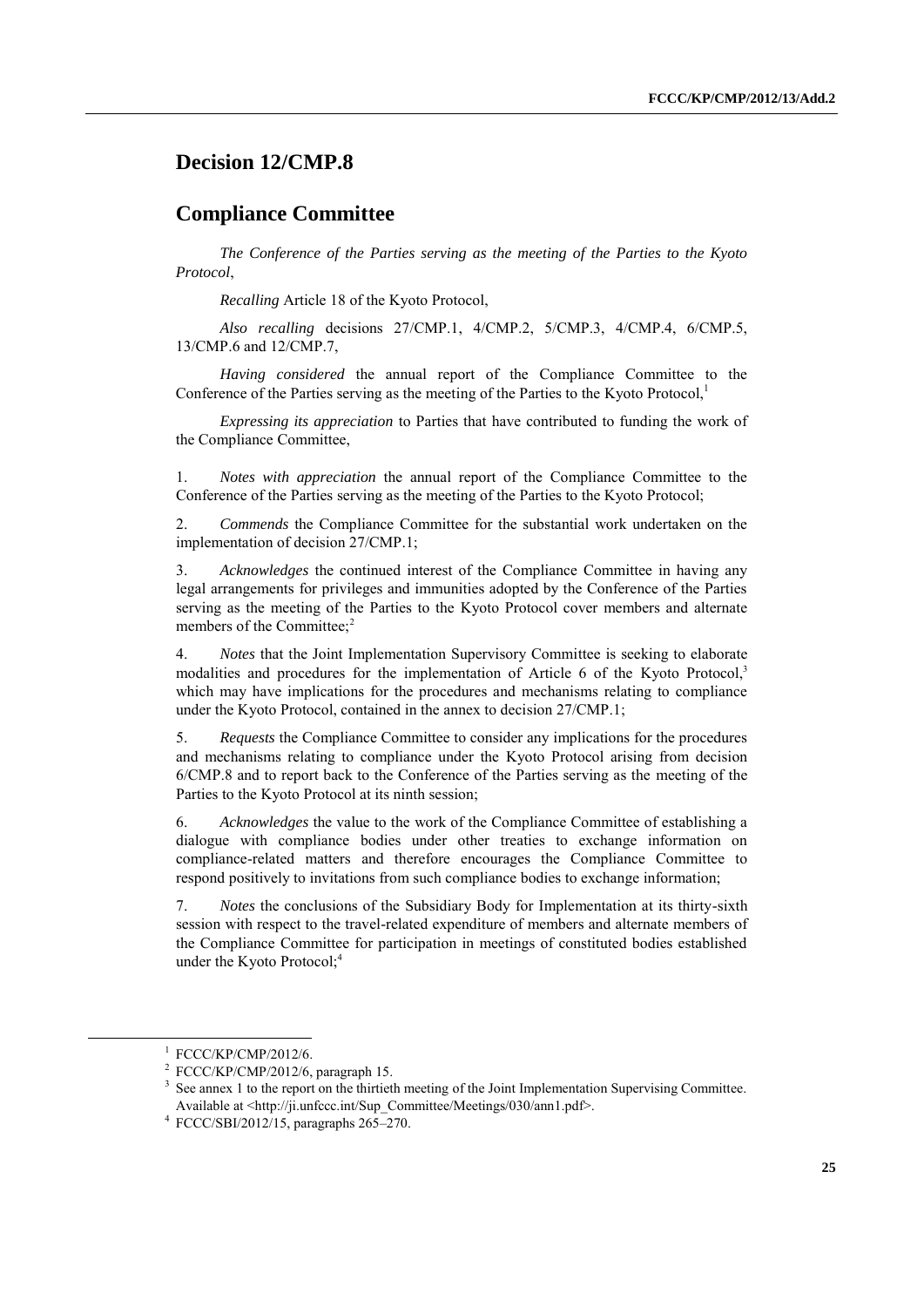8. *Also notes* decision 11/CMP.7, paragraph 29, concerning the costs of travel and the daily subsistence allowance of members and alternate members of the Joint Implementation Supervisory Committee;

9. *Invites* Parties to make contributions to the Trust Fund for Supplementary Activities to support the work of the Compliance Committee in the biennium 2012–2013.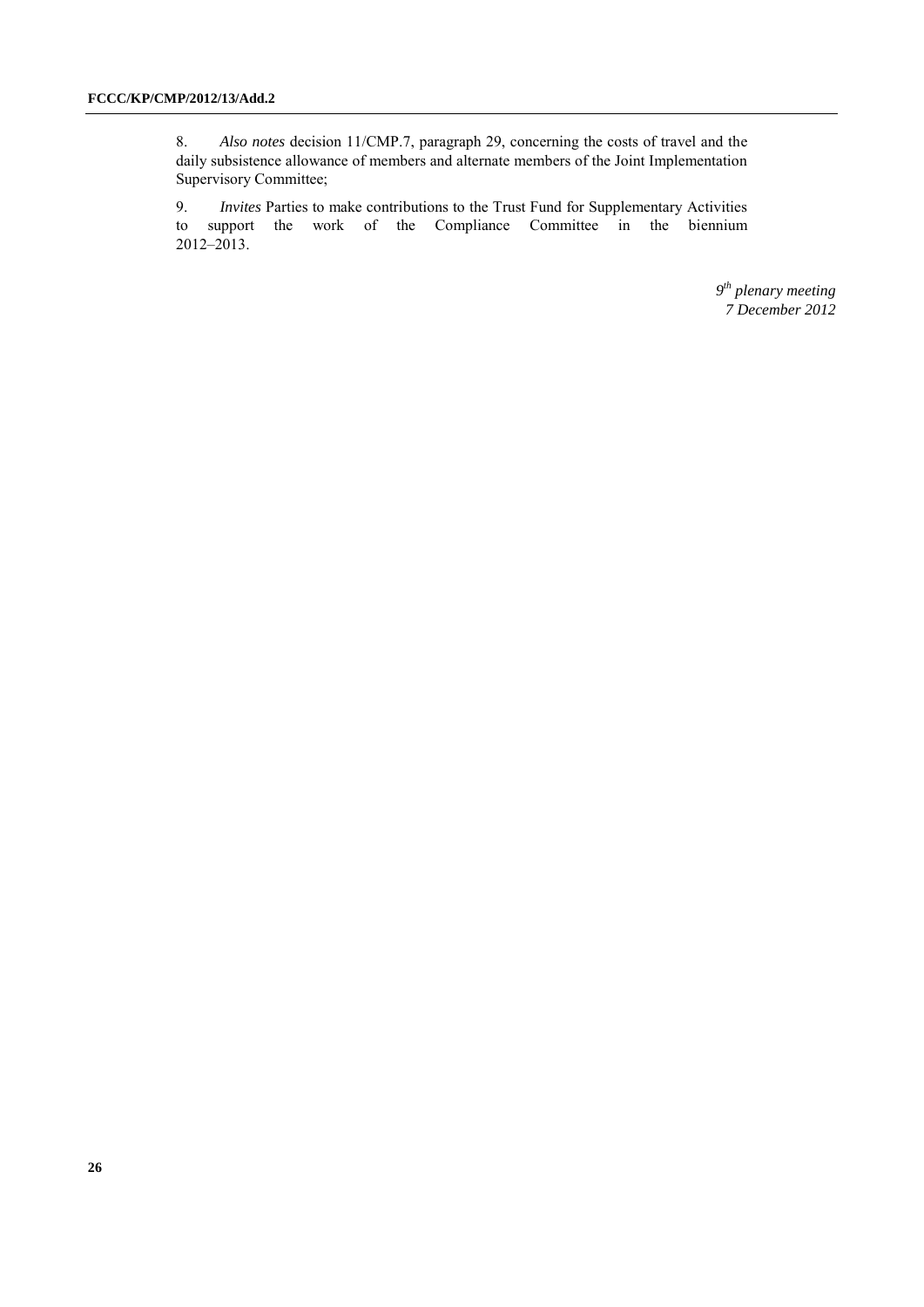## **Decision 13/CMP.8**

### **Administrative, financial and institutional matters**

*The Conference of the Parties serving as the meeting of the Parties to the Kyoto Protocol*,

*Recalling* Article 13, paragraph 5, of the Kyoto Protocol,

*Also recalling* decision 18/CP.17, in particular paragraph 11,

*Further recalling* paragraph 11 of the financial procedures of the Conference of the Parties, which also applies to the Kyoto Protocol,<sup>1</sup>

*Taking note* of decision 25/CP.18,

*Having considered* the information contained in the documents prepared by the secretariat on administrative, financial and institutional matters,<sup>2</sup>

## **I. Audited financial statements for the biennium 2010–2011**

1. *Takes note* of the audited financial statements for the biennium 2010–2011, the audit report of the United Nations Board of Auditors, which includes recommendations, and the comments of the secretariat thereon;

2. *Expresses its appreciation* to the United Nations for arranging the audits of the accounts of the Convention and for the valuable observations and recommendations of the auditors;

3. *Urges* the Executive Secretary to implement the recommendations of the auditors, as appropriate;

### **II. Audited financial statements for the biennium 2010–2011**

4. *Takes note* of the reporting on budget performance for the biennium 2012–2013 as at 30 June 2012 and of the updated status of contributions as at 15 November 2012 to the trust funds administered by the secretariat;

5. *Endorses* decision 25/CP.18 on budget performance for the biennium 2012–2013, as it applies to the Kyoto Protocol;

6. *Expresses its appreciation* to Parties that have paid their contributions to the core budget and to the international transaction  $log<sup>3</sup>$  in a timely manner;

7. *Calls upon* Parties that have not paid their contributions to the core budget and to the international transaction  $\log^4$  to do so without delay, bearing in mind that contributions are due on 1 January of each year in accordance with the financial procedures of the Conference of the Parties;

 $1$  Decision 15/CP.1, annex I.

<sup>&</sup>lt;sup>2</sup> FCCC/SBI/2012/23, FCCC/SBI/2012/24 and Add.1 and 2 and FCCC/SBI/2012/INF.12 and Corr.1.

<sup>&</sup>lt;sup>3</sup> FCCC/SBI/2012/INF.12 and Corr.1, table 7.

<sup>&</sup>lt;sup>4</sup> As footnote 3 above.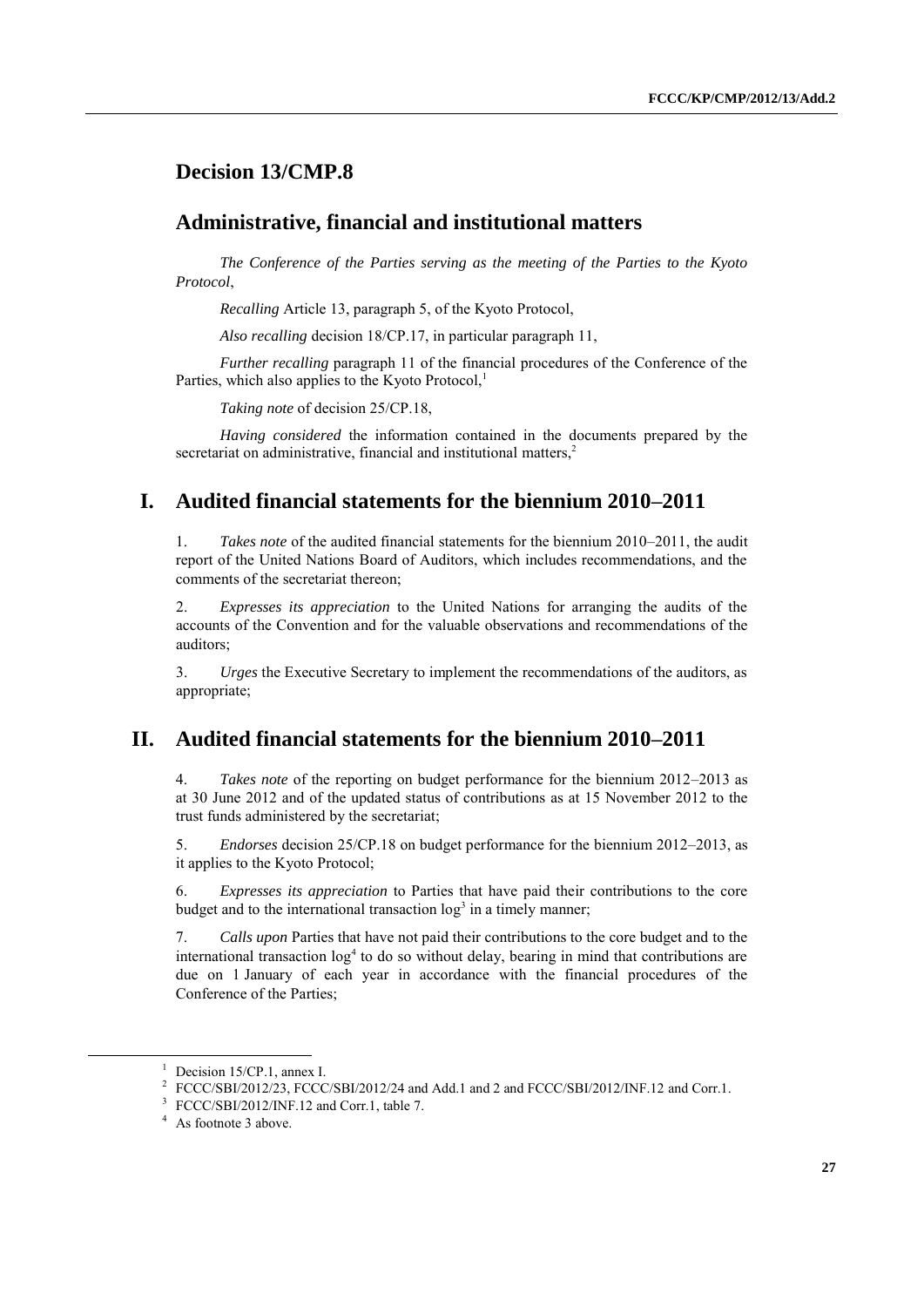8. *Expresses its appreciation* for the contributions received from Parties to the Trust Fund for Participation in the UNFCCC Process and to the Trust Fund for Supplementary Activities;

9. *Urges* Parties to further contribute to the Trust Fund for Participation in the UNFCCC Process, in order to ensure the widest possible participation in the negotiations in 2013, and to the Trust Fund for Supplementary Activities;

10. *Reiterates its appreciation* to the Government of Germany for its annual voluntary contribution to the core budget of EUR 766,938 and its special contribution of EUR 1,789,522 as Host Government to the secretariat in Bonn;

11. *Welcomes* the Executive Secretary's commitment to increasing the costeffectiveness of the secretariat's operations and, in this context, the efforts undertaken by the secretariat, in cooperation with the Government of Germany, to consolidate Bonn as the hub for UNFCCC sessions and meetings, in order to reduce costs and further enhance the facilities and services made available at the secretariat's headquarters;

## **III. Programme budget for the biennium 2014–2015**

12. *Requests* the Executive Secretary to submit, for consideration by the Subsidiary Body for Implementation at its thirty-eighth session, a proposed programme budget for the biennium 2014–2015;

13. *Also requests* the Executive Secretary, when preparing the programme budget for the biennium 2014–2015, to prepare a contingency for funding conference services, should this prove necessary in the light of decisions taken by the General Assembly at its sixtyeighth session;

14. *Requests* the Subsidiary Body for Implementation to recommend, at its thirty-eighth session, a programme budget for adoption by the Conference of the Parties at its nineteenth session and by the Conference of the Parties serving as the meeting of the Parties to the Kyoto Protocol at its ninth session;

15. *Also requests* the Subsidiary Body for Implementation to authorize the Executive Secretary to notify Parties of their indicative contributions for 2014 on the basis of the recommended budget.